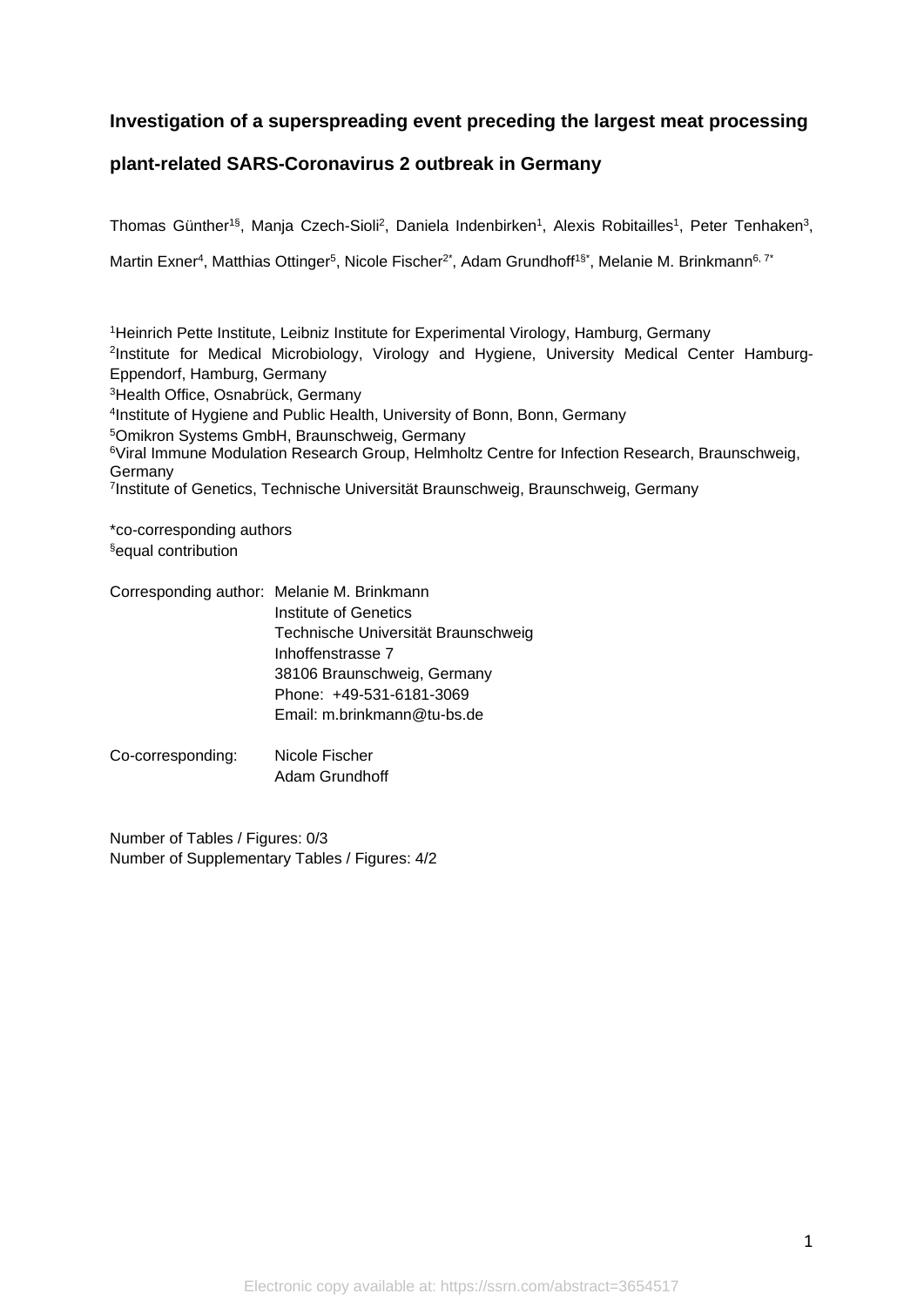# **Abstract (250 max)**

## **Background**

Here, we describe a multifactorial investigation of the events of a SARS-CoV-2 outbreak in the largest meat processing complex in Germany.

## **Methods**

Timing of infection events, spatial relationship between workers in the meat processing plant, climate and ventilation conditions, sharing of living quarters and transport, and full viral genome sequences recovered from PCR-confirmed SARS-CoV-2 cases were analyzed.

## **Findings**

Transmissions occurred in a confined area of a meat processing plant in which air is constantly recirculated and cooled to 10°C. Index case B1 transmitted the virus to co-workers in a radius of more than 8 meters during work-shifts on 3 consecutive days. Assessment of viral sequences shows that all cases share a set of eight single nucleotide mutations representing a novel sub-branch in the SARS-CoV-2 C20 clade. We identified the same set of mutations in samples collected in the time period between the initial infection cluster and a subsequent outbreak in the following month, with the largest number of confirmed SARS-CoV-2 positive cases in a meat processing facility reported so far.

### **Interpretation**

Our results indicate climate conditions and airflow as factors that can promote efficient spread of SARS-CoV-2 via distances of more than 8 meters and provide insights into possible requirements for pandemic mitigation strategies in industrial workplace settings.

## **Funding**

None.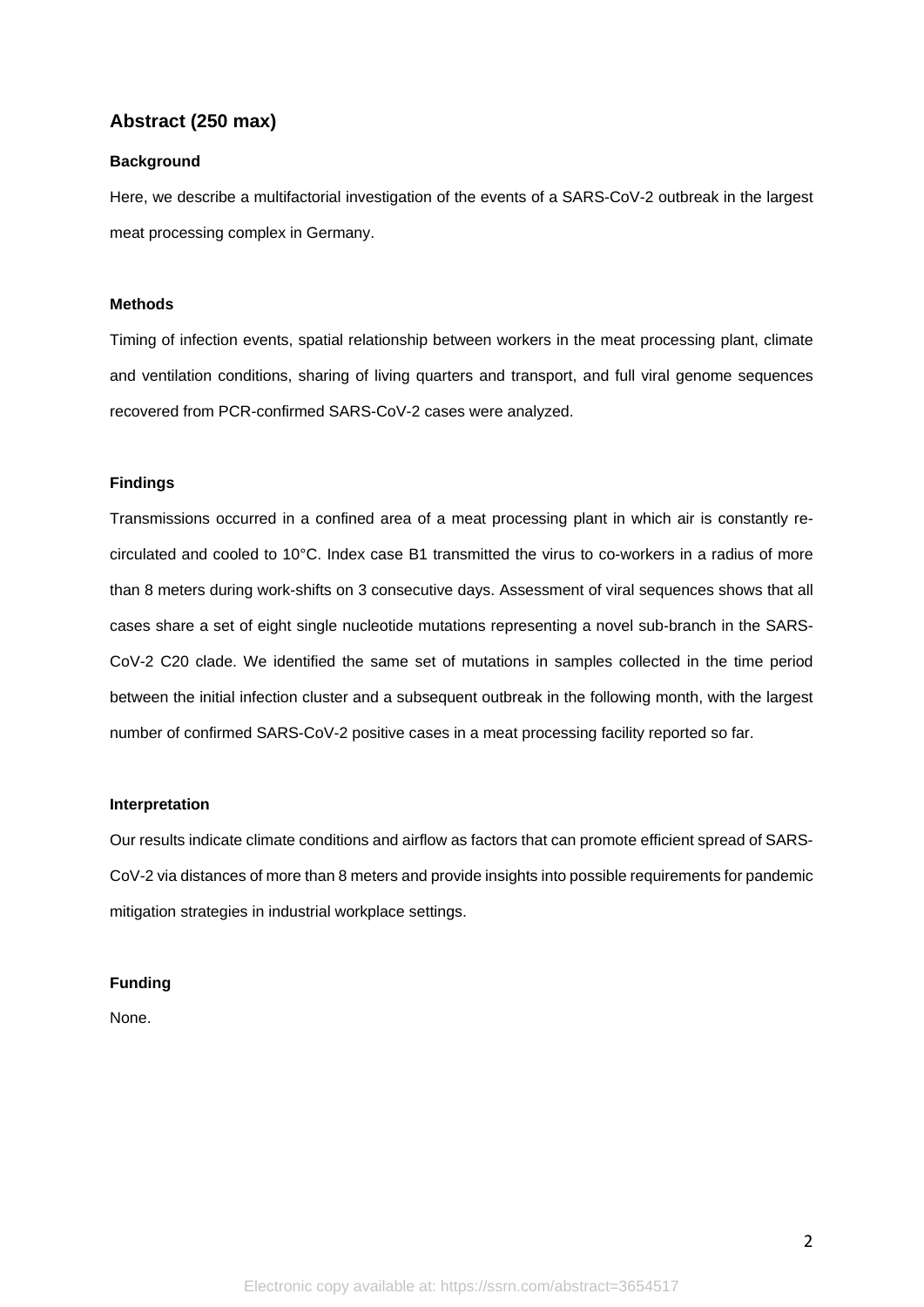## **Introduction**

The first wave of SARS-CoV-2 infections peaked in Europe from March to mid of May 2020. Implementation of social and physical distancing measures resulted in declining infection numbers in most European countries. Currently, countries seek to implement alternative measures, for example infection management focused on hotspots, contact tracing and sentinel testing. Given this, it is important to immediately follow up on local infection clusters to prevent re-emergence of large-scale community transmission as seen during the first wave of SARS-CoV-2 infections.

Transmission of SARS-CoV-2 is thought to mainly occur via respiratory uptake of droplets <sup>1</sup> or aerosols. Aerosols are believed to be particularly important in cases where a single source transmits the virus to a large number of individuals, so-called super spreading events <sup>2-8</sup>. Whereas droplets typically travel no farther than 2 m, aerosols can stay in the air for prolonged periods of time and may deliver infectious viral particles substantially beyond 2m distances, especially in indoor settings with low fresh air exchange rates <sup>9-11</sup>. Factors such as temperature, humidity and air circulation are thought to significantly influence stability and transport of droplets and aerosols and consequently transmission efficiency 1.

Meat processing plants have recently emerged as hotspots of SARS-CoV-2 around the world. This is thought to result not only from operational practices (e.g. close proximity of workers in the production line combined with physically demanding work that promotes heavy breathing), but also from sharing of housing and transportation that may facilitate viral transmission  $<sup>2</sup>$ . The requirement to operate at low</sup> temperature in an environment with low air exchange rates is another factor that may promote spread of the virus among workers. However, direct scientific evidence for the nature of transmission events in a meat processing plant or the role of shared housing and transportation has not been reported yet.

Here, we report a transmission cluster in a German meat processing plant and provide data suggesting that environmental conditions promoted viral transmission from a single index case to more than 60% of co-workers within a distance of 8m. Viral sequence analyses revealed a previously unreported SARS-CoV-2 genotype that is not only shared by all individuals of the initial cluster, but also by samples collected shortly before a subsequent outbreak one month later, which represents the largest outbreak in a meat processing plant seen in Germany thus far.

Our findings indicate that a physical distance of 2 meters does not suffice to prevent transmission in environmental conditions such as those studied here; additional measures such as improved ventilation and airflow, installation of filtering devices or use of high-quality face masks are required to reduce the infection risk in these environments.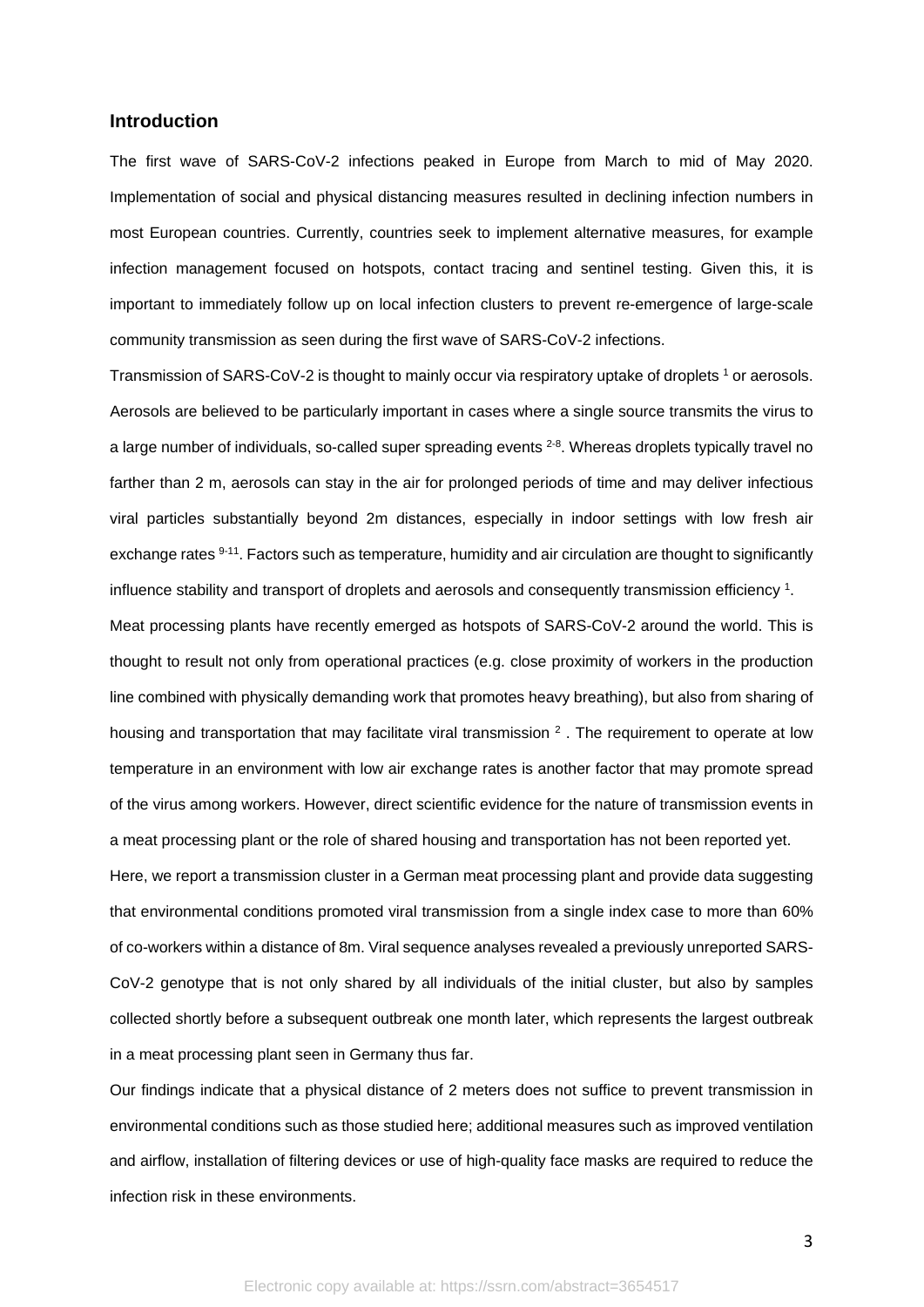### **Research in context**

### **Evidence before this study**

SARS-CoV-2 outbreaks have recently been reported in several meat processing plants around the globe. As of July 5 2020, *PubMed* lists only a single original article on COVID-19 among workers in meat and poultry processing plants in 19 states of the United States. Eight original articles are listed in *PubMed* under the keywords superspreader/superspreading events and 377 articles include the term aerosols. None of these articles describe the infection events resulting in larger SARS-CoV-2 outbreaks in meat processing and similar food processing plants.

## **Added value of this study**

We describe a cluster of SARS-CoV-2 transmission in a meat processing plant that originated from a worker who had self-reported previous contact with potentially SARS-CoV-2 infected persons from another meat processing plant. Analyzing housing and commuting parameters along with spatial and climate conditions in the work area, this study provides evidence that transmission occurred over a radius of at least 8 meters around the index case, within a work area where meat is processed at temperatures around 10°C. Our analysis of SARS-CoV-2 viral genome sequences identified a previously unreported virus variant with eight point mutations as the prototypical strain in this outbreak (hCoV-19/Germany/NRW-MPP-1/2020). Physical work and relatively low fresh air exchange rates together with continuous re-circulation of cooled air may have favored the transmission of SARS-CoV-2 in the investigated work setting.

### **Implications of all the available evidence**

Common operational conditions in industrial meat processing plants promote the risk of SARS-CoV-2 superspreading events. Additional measures such as improved ventilation, optimized airflow management, installation of filtering or ultraviolet light devices or the use of high-quality face masks are required to reduce the infection risk in these environments.

## **Methods**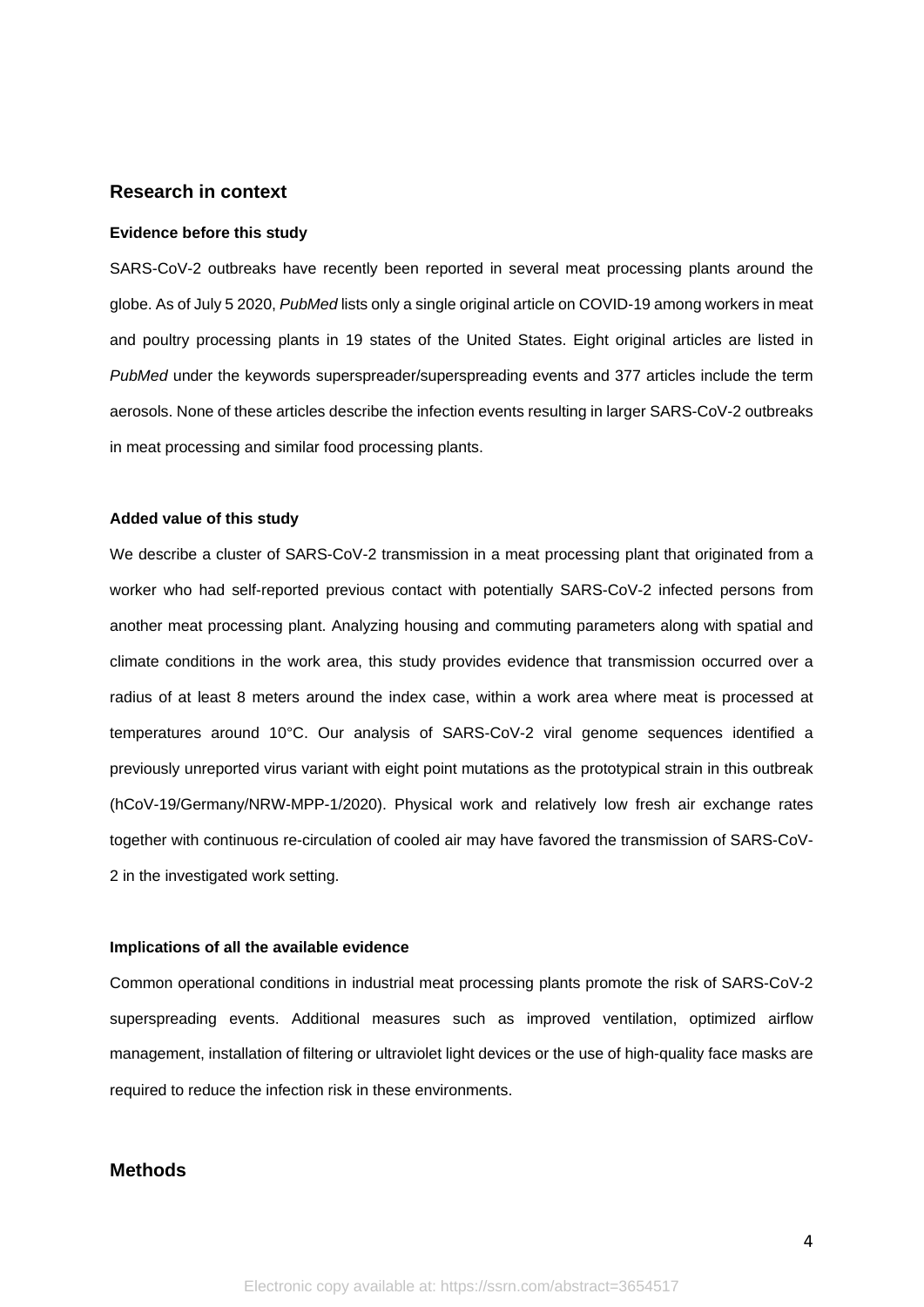### **On-site conditions**

Work conditions were inspected during an on-site visit of the beef processing plant of MPP-R during operating hours. Information on housing, commuting and work places of the workers were provided by MPP-R.

### **Sample collection and SARS-CoV-2 RT-PCR**

Oropharyngeal swap samples from workers in MPP-R were taken in the company's SARS-CoV-2 test center and analyzed by RT-qPCR in an accredited laboratory (Labor Kneißler GmbH & Co.KG, Burglengenfeld, Germany). Oropharyngeal swap samples from workers in MPP-D were taken by public health authorities in Osnabrück, Germany. 35 samples from MPP-R and two samples from MPP-D were sent to the University Medical Center Hamburg-Eppendorf for independent SARS-CoV-2 RT-qPCR confirmation and virus genome sequencing. For RT-qPCR, samples were mixed 1:1 with Roche PCR Media kit buffer (Roche, USA). SARS-CoV-2 qPCR was performed as described <sup>12,13</sup>.

Clinical samples from the University Medical Center Hamburg Eppendorf were processed according to protocols approved by Ethics Committee of the City of Hamburg (PV7306; WF026/13). The study and all measures taken to comply with current data protection and ethics regulations were registered with the ethics committee of the University of Bonn, North Rhine Westphalia, Germany, and agreement for publication within the framework of disease control, outbreak management and quality assurance was requested. The committee issued a statement of no objection to publish the study under reference number 337/20.

### **SARS-CoV-2 amplicon sequencing and bioinformatic analysis**

Sample preparation for SARS-CoV-2 amplicon sequencing was performed as described <sup>14</sup> with modifications 15. Samples were sequenced on an Illumina MiSeq using 500cycle MiSeq v2 reagent kits (Illumina). All samples were sequenced twice (including independent cDNA synthesis and library preparation reactions) to exclude the possibility of variant frequencies resulting from random amplification artifacts. Except for sample B14 (in which one sequencing reaction was excluded due to insufficient quality), reported variant frequencies reflect the average values from independent replicates. Bioinformatic analysis was performed as described 15 with the following modifications: Input thresholds were set to at least 10 variant supporting reads with a minimum base quality of 30 (-C10 -q30). Only high confidence variants present in > 20% of reads in at least one individual sample were included and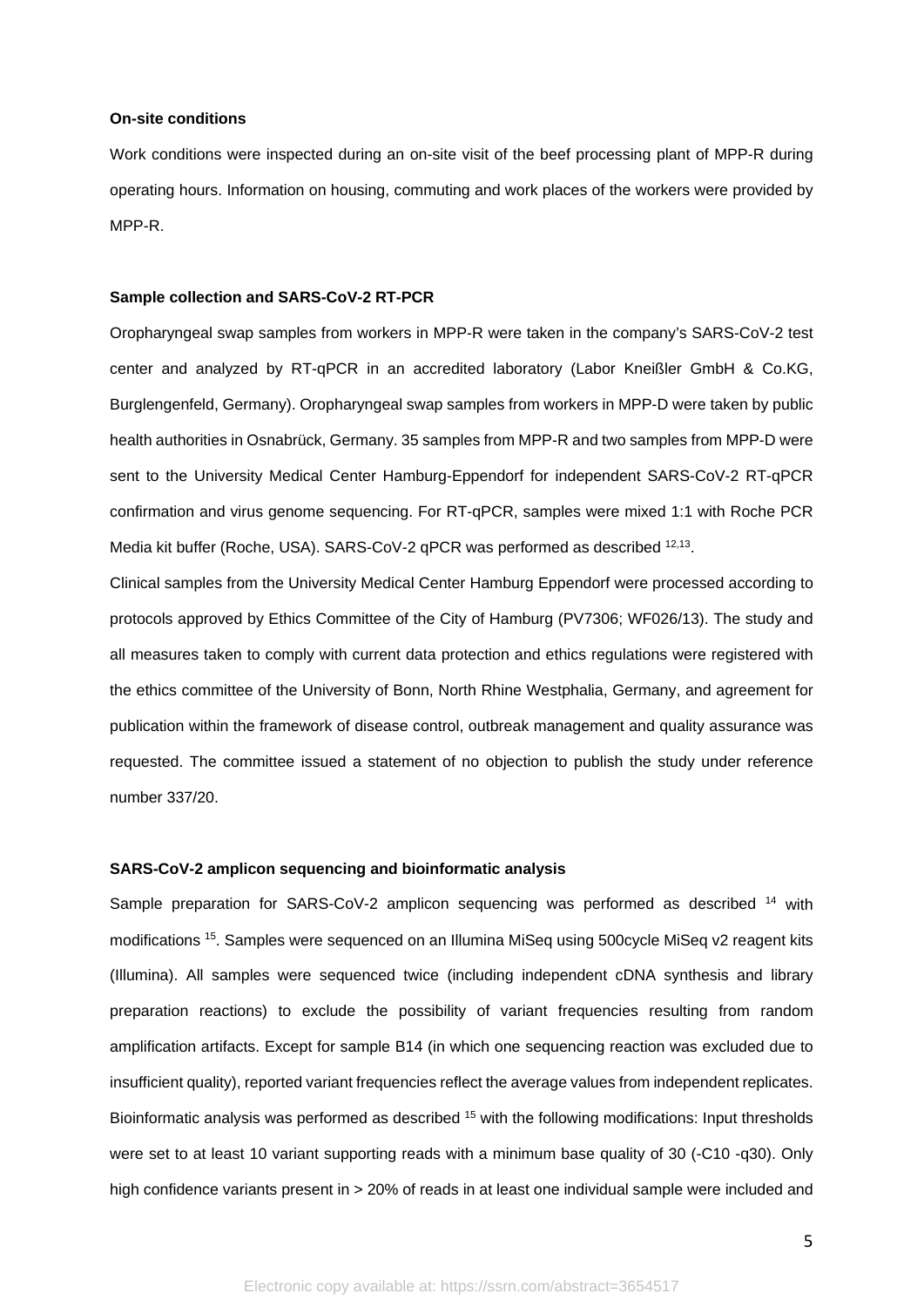annotated using ANNOVAR <sup>16</sup>. Minor frequency variants resulting in frame shift, stopgain or startloss were excluded.

## **Results**

We studied an outbreak in the largest meat processing plant in Germany, located in Rheda-Wiedenbrück, county of Gütersloh, state of North Rhine Westfalia (referred to as MPP-R in the following). MPP-R performs slaughter and fine processing as well as packaging of beef and pork. A second, independently operated processing plant specialized on sow deboning (MPP-D in the following) is located in Dissen (county of Osnabrück, state of Lower Saxony), approximately 30 km away from MPP-R. Due to occasional SARS-CoV-2 positive cases in the German meat industry, several state governments in Germany arranged SARS-CoV-2 PCR-based series testing of the entire staff of meat processing plants, including MPP-D and MPP-R, shortly before the events described in this study.

### **Series of events preceding the outbreak in MPP-R**

As shown in Fig. 1A, government mandated series testing was performed over a five-day period in MPP-D and MPP-R. Test results were reported two days later (referred to as d0 in the following). 94 out of 279 tested MPP-D employees were found to be SARS-CoV-2 positive, suggesting an ongoing outbreak among MPP-D workers. In MPP-R, only four out of a total of 6,289 employees were found to be positive. None of the four cases was involved in meat processing and the cases were judged to likely be independent.

Two days later (Fig. 1B), two MPP-R workers from the early shift (referred to as cases B1 and B2 in the following) reported to the management of having had a brief contact with employees from MPP-D (D1 and D2 in the following) on d0, both of whom had received positive test results later that day (Fig. 1A). Cases B1 and B2 reported to have no symptoms.

### **SARS-CoV-2 outbreaks in MPP-R**

B1 and B2 were tested in the company's test center three days after the encounter (Fig. 1B). Because the contact with MPP-D workers was not classified as high risk, both continued to work. On the fourth day following the encounter, B1 and B2 received positive test results. B1 and B2, as well as five workers with whom they had shared an apartment were quarantined. B1 and B2 were moved to a separate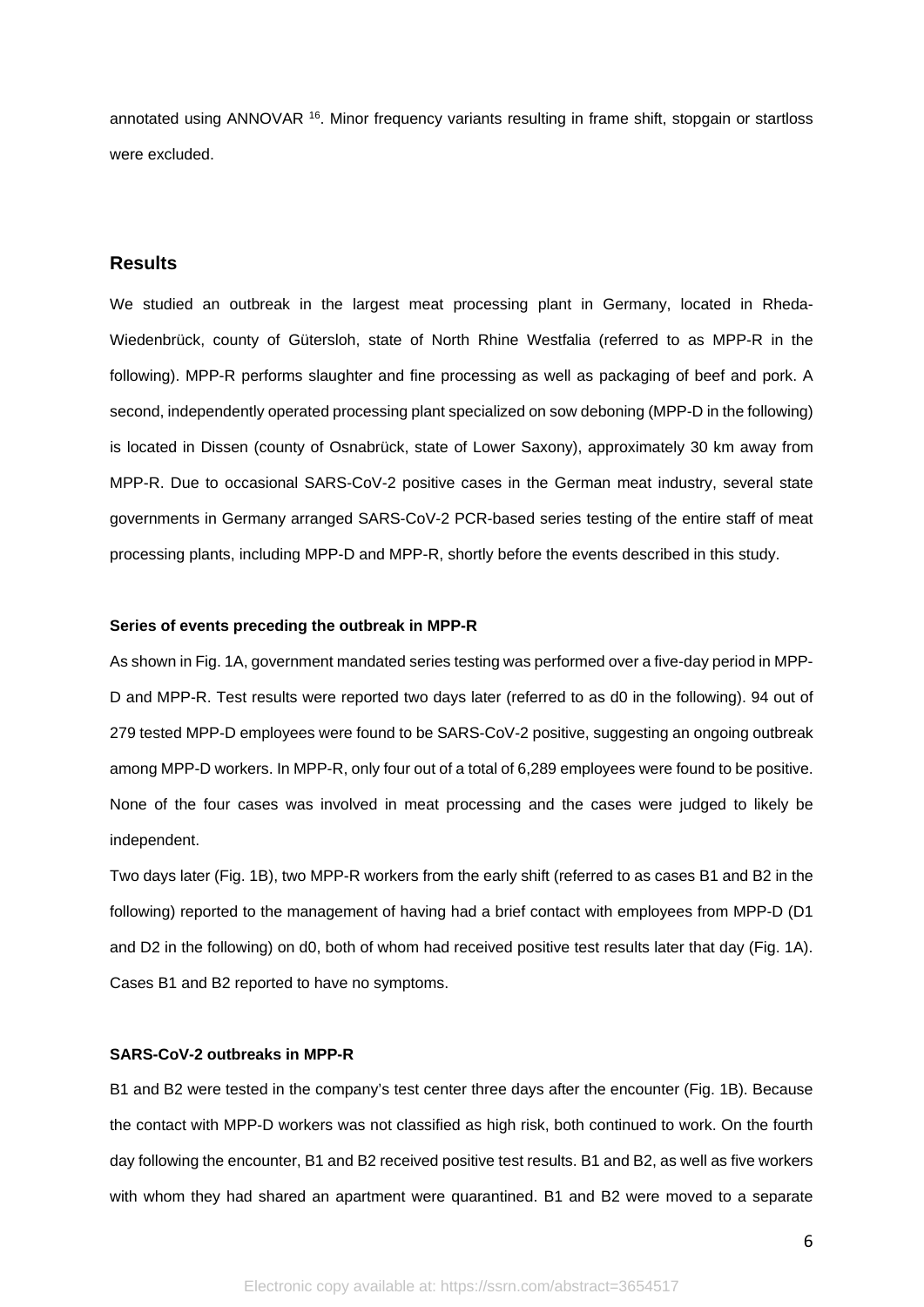apartment, whereas their flat mates remained in their original quarters. Eight days after the encounter, all remaining workers from the early shift (n=140) were tested. Test results available on day ten after the encounter found 18 early shift workers to be positive. All early shift workers were immediately quarantined thereafter. Follow-up testing performed during the following eight days identified another 11 positive cases among the already quarantined workers.

Following this outbreak, risk- and evidence-based screening performed by health authorities, general practitioners and the internal MPP-R test center identified increasing numbers (>110) of positive cases across different parts of the plant in the following weeks, suggesting an ongoing and more wide-spread second outbreak event. Indeed, subsequent serial testing by health authorities performed a month after the initial encounter identified more than 1,400 positive cases, constituting the largest outbreak in a German meat processing facility seen thus far.

#### **Viral genotypes in the first outbreak**

The timing of events suggested employees B1 and B2 as the most likely source(s) of the early MPP-R infection cluster. To further substantiate this hypothesis, we performed full viral genome sequencing of the 20 cases tested positive within ten days after the initial encounter between MPP-R and MPP-D workers. In Fig. 2A, we present a heat map showing positions and color-coded frequency values of nucleotide deviations from the Wuhan SARS-CoV-2 reference strain.

A total of eight exchanges are found with near 100% frequency across all samples. A search against 56,366 full length sequences available through GISAID<sup>17</sup> identified six of these mutations to be commonly present in the 20C clade of SARS-CoV-2, a branch which accounts for approximately 17% of all SARS-CoV-2 sequences deposited in GISAID at the time of this writing. Interestingly, however, we did not find GISAID entries sharing the two remaining mutations (marked with asterisks in Fig. 2A; see Supplementary Table S1 for further details). Combined, the eight mutations therefore represent a novel sub-branch within the 20C clade that defines the prototypical viral genome signature of the infection cluster (submitted to GISAID, accession number 476705, strain id NRW-MPP-1). Whereas the B1 sequence is an exact prototype representative, we find an additional nucleotide exchange at 100% frequency (C7735T) in B2. The fact that this mutation is absent from the other samples rules out B2 as a possible source of the cluster with near certainty. Another six cases also exhibit a single additional nucleotide exchange that is not shared with any other sample.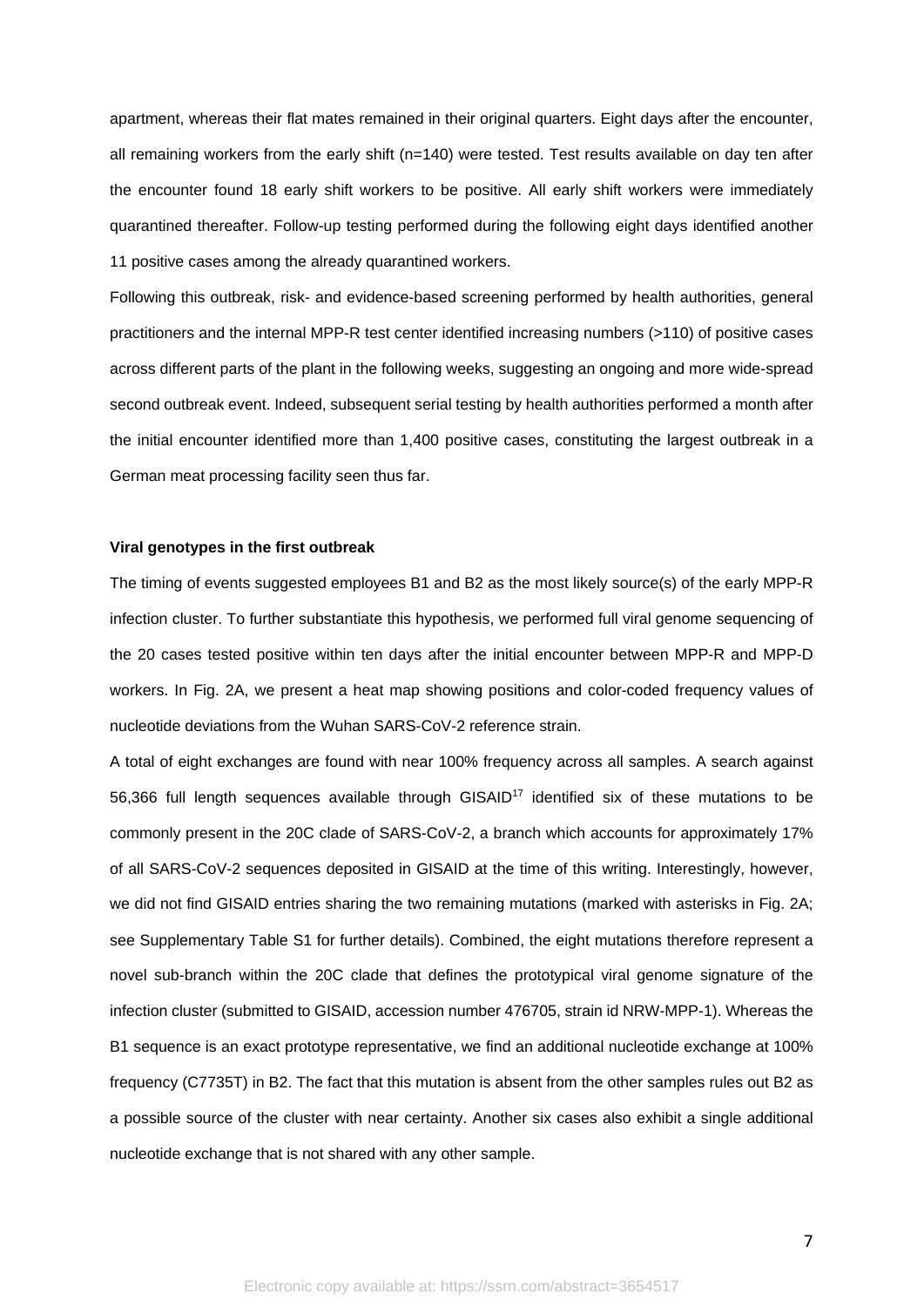Taken together, these observations suggest prototype virus transmission by B1 as the common source of infection in the cluster. Given the overall scarcity of non-prototypical nucleotide variants, the presence of additional exchanges most likely resulted from ongoing viral mutagenesis in a subset of newly infected individuals. However, the sequencing data alone cannot rule out the formal possibility that at least some of these variants represent independent infection events.

## **Potential transmission routes in the first outbreak**

Given the above, we investigated potential transmission routes between the suspected index case B1 and the other employees within the cluster. The universal point of potential contact among all cases was work in the early shift of the beef processing plant. The shift comprises 147 individuals, most of whom work at fixed positions in a conveyor-belt processing line. The processing line occupies an elongated area approximately 32 meters (m) long and 8.5 m wide (see floor plan in supplementary Fig. S1A). Quarters of beef enter at one end of the line (referred to as proximal in the following) and are processed as they move in longitudinal direction across the room, until cuts are finally packaged near the far end of the line (referred to as distal in the following). Eight air conditioning units placed near the ceiling in the proximal half of the room constantly cool the air. Fans project the air in a lateral direction, either directly from frontal openings in the unit or via perforated hoses mounted underneath the ceiling (see schematics in Figs. S1A-C), effectively sectioning the room into zones in which air is perpetually recirculated.

While data protection regulations do not allow us to indicate the precise position of the suspected index case, we can disclose that the individual occupied a fixed station within the proximal half of the room. Fig. 3A furthermore indicates the position of 86 employees relative to the suspected index case, along with test results and (where available) viral genotypes (see Table S1 for details). These 86 individuals include all employees with fixed work positions in the proximal half of the processing line (n=56), 22 employees with fixed work stations in adjoining areas, and estimated average location of 8 employees who typically move around the room during the shift (marked with an asterisk in Fig. 3A). While we do not have precise location information for the remaining 60 early shift workers (only one of whom tested positive on d20), all of these individuals occupied fixed stations within the distal half of the processing area.

The map in Fig. 3A immediately suggests a spatial relationship between the location of the suspected index case and the SARS-CoV2 positive workers. As shown in the distance matrix in Fig. 3B (see also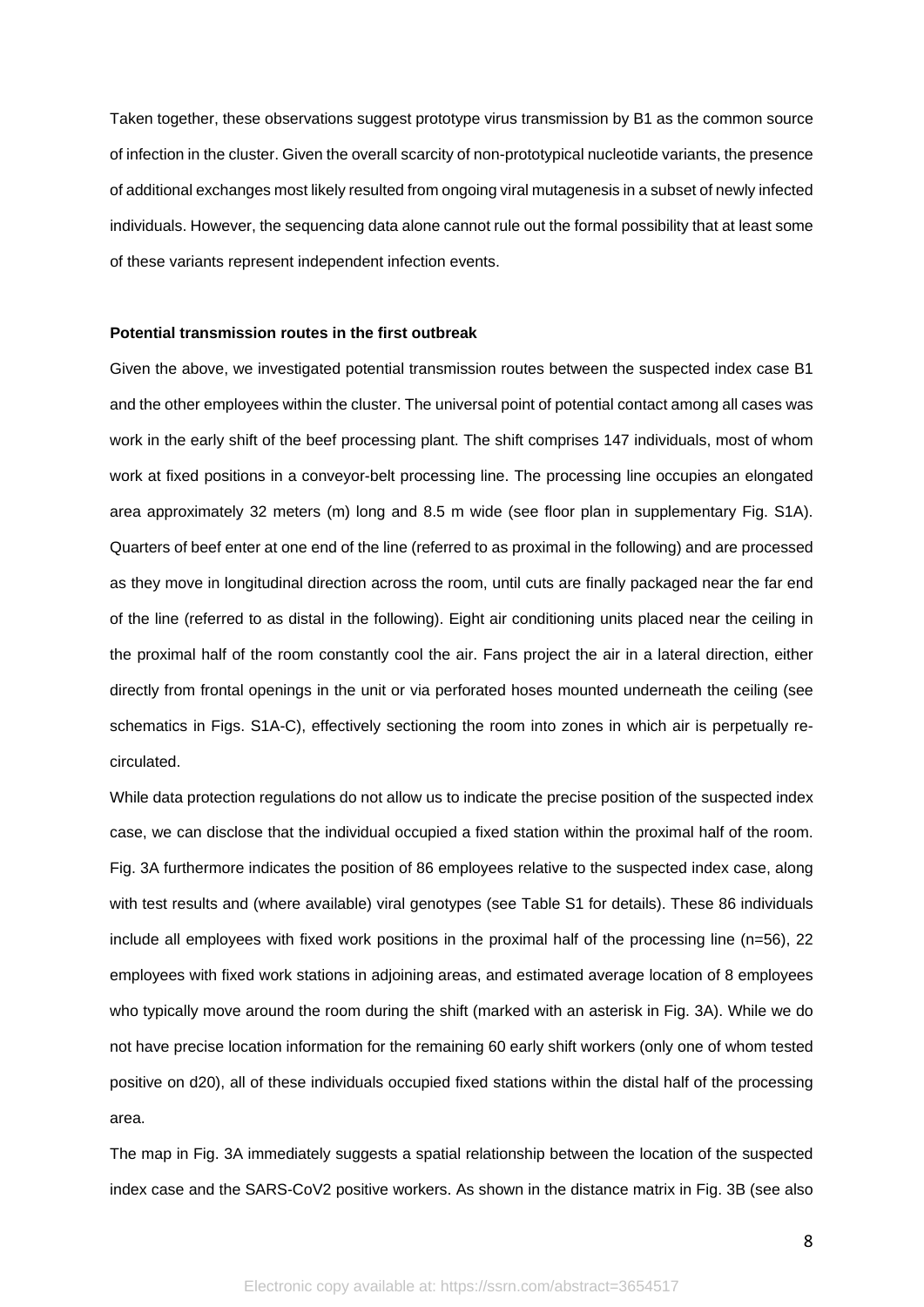Supplementary Table S2), the probability for spatial overrepresentation of positive cases is highly significant and reaches a maximum (p-val 2.33E-05) within a radius of 8 m (referred to as 8m area hereafter; note that while the 8m maximum reflects statistical significance of overrepresentation, infection rates *per se* are higher in closer proximity to the index case).

In addition to work area locations, we were provided with information on apartments (n=11), bedrooms (n=16) and carpools (n=9) shared among workers from the early shift. In Fig. 3C, we show a statistical overrepresentation analysis of positive cases in shared units (see supplementary material for additional information). The 8m area around the index case is shown for comparison. Positive rates were statistically significant only for a single shared apartment and associated carpool (a1 and c3), and a shared bedroom (r5). The fact that 5 of 7 members in a1/c3, and 2 out of 3 members in r5 have fixed work stations within the 8m area (Supplementary Table S3), however, suggests that high infection rates in these units primarily reflect the number of group members who work in close proximity of the index case, rather than resulting from independent infection chains within the units themselves. This hypothesis is furthermore supported by a general positive correlation (average Pearson correlation coefficient r=0.67) between unit infection rate and percentage of unit members working in the 8m area (supplementary Figure S2). Hence, while some secondary infections may have occurred within apartments, bedrooms or carpools, our collective data strongly suggest that the majority of transmissions occurred within the beef processing facility, with case B1 being at the root of the cluster.

#### **Viral genotypes in infection events before and after the first outbreak**

The timeline in Fig. 1 suggests a potentially continuous transmission chain between the initial cluster in month 1 and the larger outbreak among MPP-R employees in month 2. We therefore determined viral genotypes in samples from 15 MPP-R employees collected during the early phase of the second outbreak. These included five samples from pork deboning workers who had tested positive on d19 (P1, P2) or d22 (P3, P4, P7), and ten samples from employees with various internal roles tested positive between d29 and d31 (O1-10). As shown in Fig. 2B, all samples exhibit the dominant signature mutations defining the prototypic sequence from the early infection cluster in month 1. Additional nucleotide variants with frequency values between ~20 and 100% were present in seven of the samples. Among the latter, two pairs (P2/O9, O3/O4) exhibited variant patterns which suggest that one of the employees had infected the other, or that both had acquired the virus from an individual not included in our sequencing regimen. Finally, we sought to evaluate whether the two hallmark mutations at position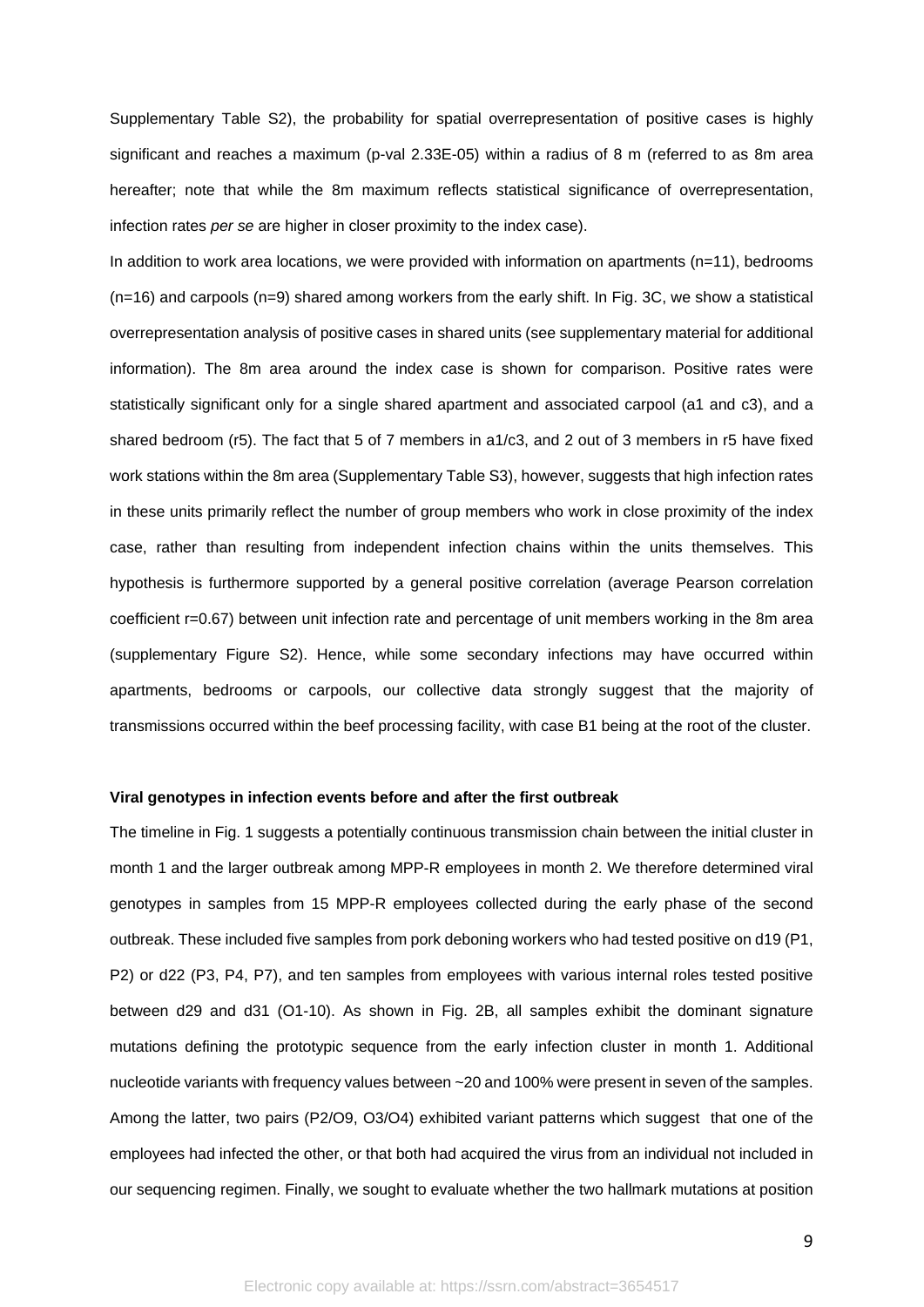6406 and 18972 may have emerged in the index case B1, or may have been already present in the ancestral virus. We therefore acquired samples from the two MPP-D workers (D1 and D2) who may have been in contact with B1 and B2 on d0. As shown in Figure 2C, both MPP-D workers share the prototype sequence seen in B1. Of note, D1 additionally exhibits the same mutation (C7735T) that differentiates the genotype in case B2. Hence, since D1 sequences show this mutation with a frequency of ~20%, it is possible that this individual may have been the common source of infection, passing on the prototypic sequence to case B1 and a variant genome to B2.

## **Discussion**

Our results collectively point towards a superspreading event in the MPP-R beef processing plant that originated from a single employee. Our findings suggest that the facilities' environmental conditions, including low temperature, low air exchange rates, and constant air re-circularization, together with relatively close distance between workers and demanding physical work, created an unfavorable mix of factors promoting efficient aerosol transmission of SARS-CoV-2 particles. It is very likely that these or similar factors are also responsible for current worldwide ongoing outbreaks in other meat or fish processing facilities 2. The recurrent emergence of such outbreaks suggests that employees in meat or fish processing facilities need to be frequently and systematically screened to prevent future SARS-CoV-2 outbreaks. Furthermore, immediate action needs to be taken to quarantine all workers in a radius around an infected individual that may significantly extend beyond 2m. Importantly, while we observed transmission in a ~8m area, exact transmission distances are likely to vary substantially depending on facility layout and operation conditions. Additional studies are therefore required to determine the most important parameters which may be altered to lower infection risk, for example via optimization of airflow or ventilation conditions.

In contrast to work-related exposure, shared apartments, bedrooms, or carpools appear not to have played a major role in the initial outbreak described in this study. Nevertheless, later viral transmission within shared living quarters or work rides very well may have been a confounding factor in context of the second, larger outbreak occurring one month after the first outbreak. Our genotyping results are fully compatible with the hypothesis that this second outbreak was seeded by cases related to the initial cluster. We point out, however, that we have no information regarding the frequency of the NRW-MPP-1 genotype within the broader population. While the genotype had not been deposited in GISAID at the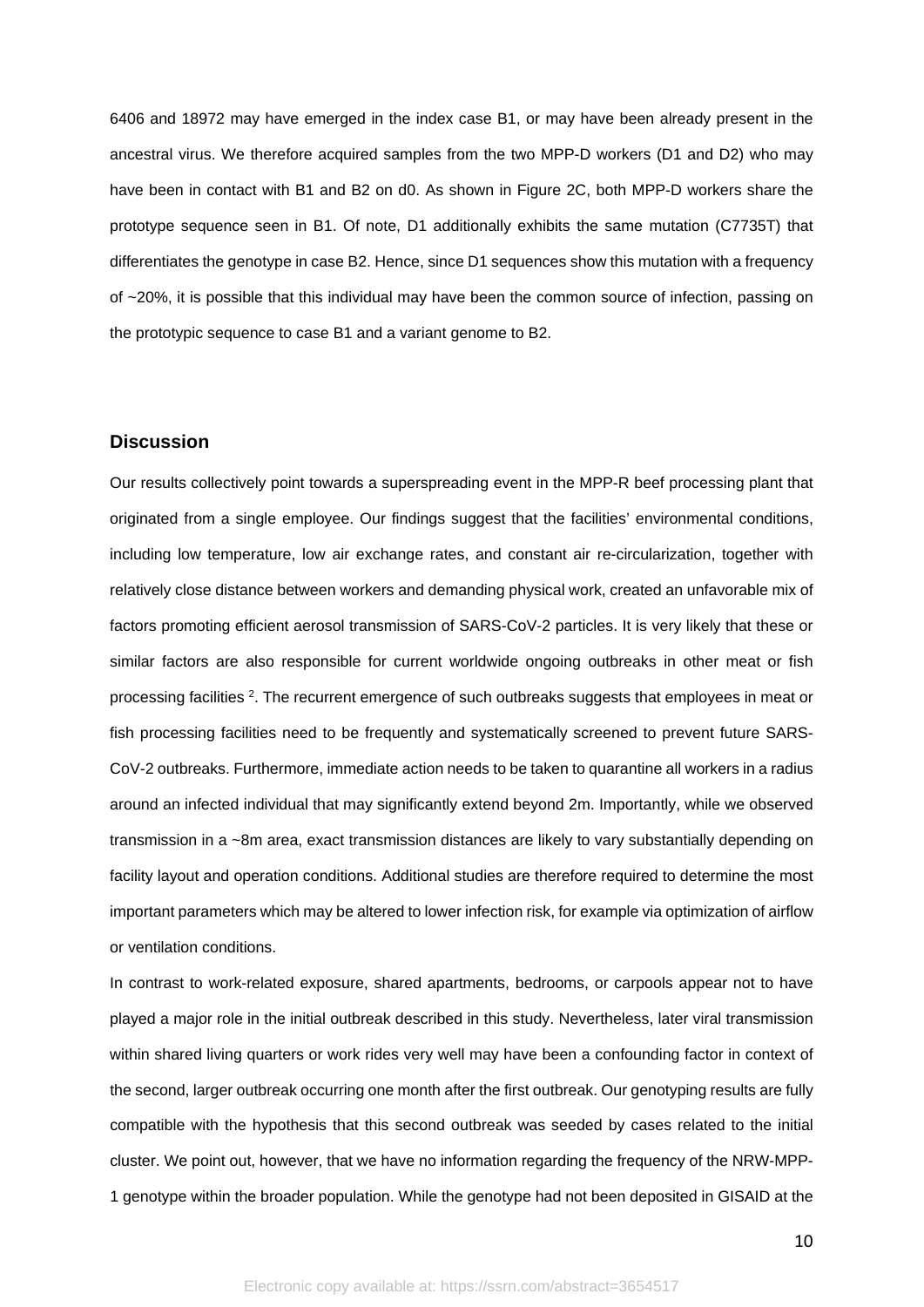time of our investigation, and while we thus far not have seen it in our own sequencing of approximately one thousand infected individuals from the Hamburg metropolitan area (Grundhoff and Fischer, unpublished), it is formally possible that NRW-MPP-1 may already have been more broadly distributed in the general population of the Gütersloh district at that time. In this context, it should also be noted that much of the production line workforce in meat processing facilities (including the majority of workers described here) is provided by external sub-contractors, potentially creating lines of transmission that interconnect facilities. It is therefore conceivable that NRW-MPP-1 is a genotype that may already have been particularly abundant among contractor employees. Given the large number of infected individuals in the second outbreak, it is likely that, by now, the NRW-MPP-1 genotype will have spread to the local population. It will therefore be difficult to retrospectively distinguish between the above possibilities. We therefore suggest that, in addition to frequent PCR testing across facilities, a subset of positive samples should be routinely subjected to viral genotyping to allow molecular tracing.

In conclusion, this study indicates that transmission of SARS-CoV-2 can occur over distances of at least 8m in confined spaces under conditions of relatively low air exchange rates and high rates of recirculated unfiltered air. The significance of this study is imminent for the meat and fish processing industry but might well reach beyond these industries, and points to the importance of air quality/flow in confined spaces to prevent future superspreading events.

Finally, we would like to point out important limitations of our study: Firstly, all data on workers, including work place location and sharing of apartments or transport, was provided by the employer (MPP-R). While the employer readily answered all our requests and we have no reason to doubt the accuracy or completeness of the provided information, we did not perform independent validation of this information. Secondly, while the authors performed a site visit, environmental conditions such as airflow direction or speed were only investigated qualitatively. Hence, while we believe this does not affect our major conclusions, our investigation should not be considered an epidemiological study.

## **Contributors**

TG, AG, MO, NF, and MMB designed the study. TG, AG, ME, MO, NF, and MMB performed literature search; AG, MO, NF, and MMB wrote the manuscript; TG, MCS, DI, AG, ME, MO, NF, and MMB collected the data. TG, AR, and AG performed bioinformatic data analysis; TG, AG, MO, NF, and MMB generated the figures and tables.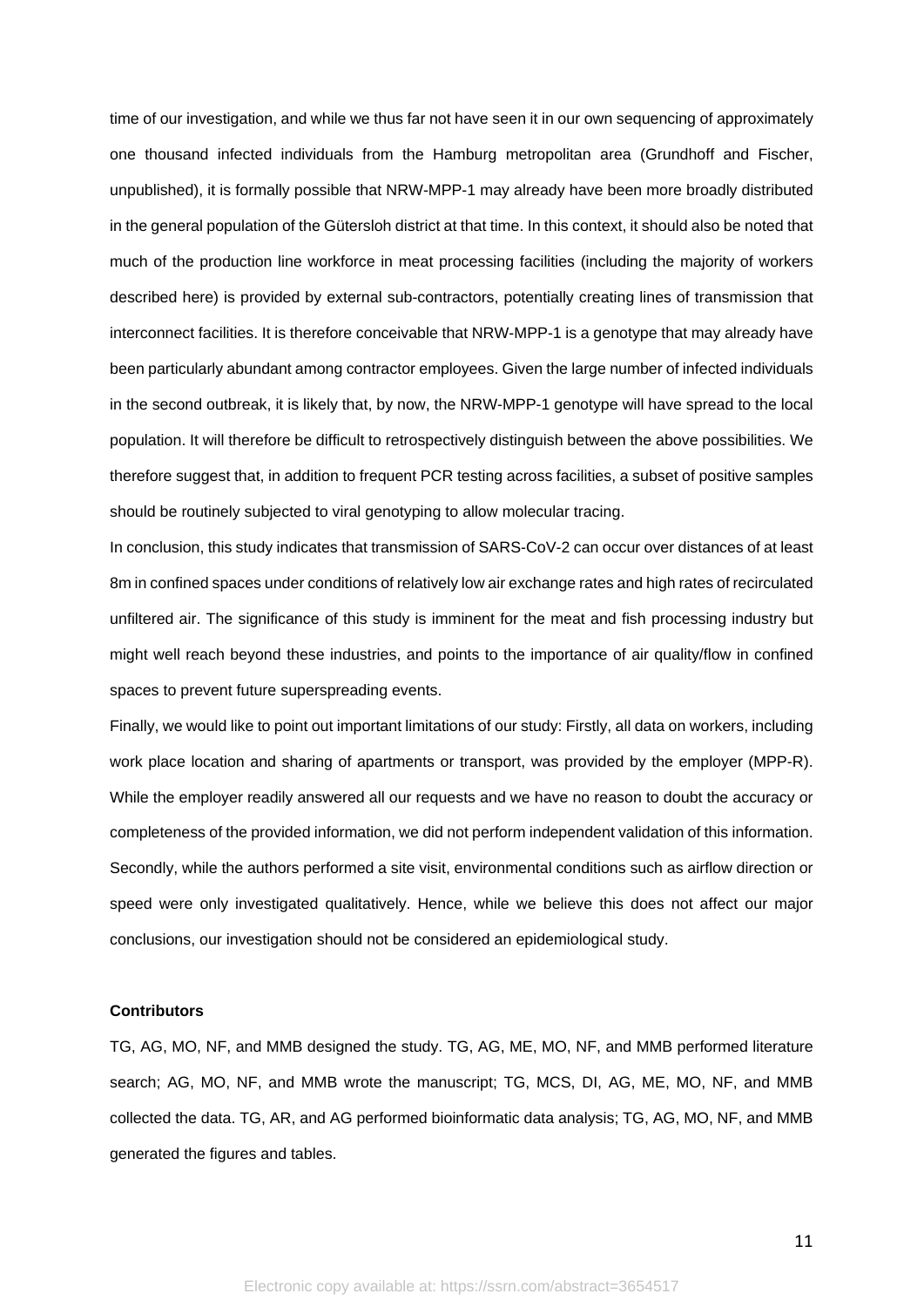## **Declaration of interests**

We declare no competing interests.

## **Funding**

Contributions by MMB were funded by the SMART BIOTECS alliance between the Technische Universität Braunschweig and the Leibniz Universität Hannover, an initiative supported by the Ministry of Science and Culture (MWK) of Lower Saxony, Germany and the Helmholtz Association.

The work of AG was funded, in part, by a COVID-19 grant provided by the Federal Ministry of Health. The Heinrich Pette Institute, Leibniz Institute for Experimental Virology is supported by the Free and Hanseatic City of Hamburg and the Federal Ministry of Health.

## **References**

1. van Doremalen N, Bushmaker T, Morris DH, et al. Aerosol and Surface Stability of SARS-CoV-2 as Compared with SARS-CoV-1. *N Engl J Med* 2020; **382**(16): 1564-7.

2. Dyal JW, Grant MP, Broadwater K, et al. COVID-19 Among Workers in Meat and Poultry Processing Facilities - 19 States, April 2020. *MMWR Morb Mortal Wkly Rep* 2020; **69**(18).

3. On Kwok K, Hin Chan HH, Huang Y, et al. Inferring super-spreading from transmission clusters of COVID-19 in Hong Kong, Japan and Singapore. *J Hosp Infect* 2020.

4. Schwierzeck V, Konig JC, Kuhn J, et al. First reported nosocomial outbreak of severe acute respiratory syndrome coronavirus 2 (SARS-CoV-2) in a pediatric dialysis unit. *Clin Infect Dis* 2020.

5. Xu XK, Liu XF, Wu Y, et al. Reconstruction of Transmission Pairs for novel Coronavirus Disease 2019 (COVID-19) in mainland China: Estimation of Super-spreading Events, Serial Interval, and Hazard of Infection. *Clin Infect Dis* 2020.

6. Yusef D, Hayajneh W, Awad S, et al. Large Outbreak of Coronavirus Disease among Wedding Attendees, Jordan. *Emerg Infect Dis* 2020; **26**(9).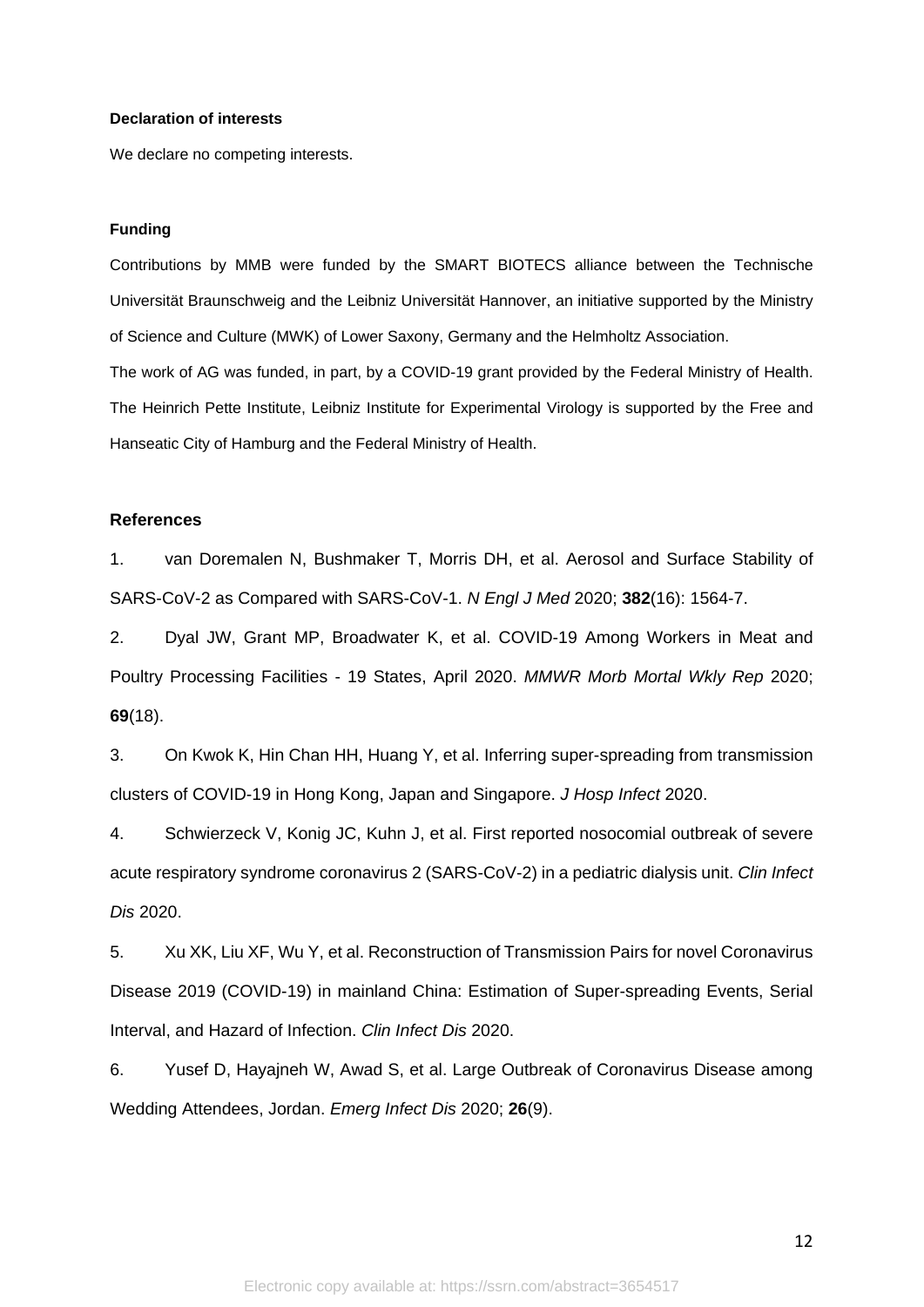7. Zhang S, Diao M, Yu W, Pei L, Lin Z, Chen D. Estimation of the reproductive number of novel coronavirus (COVID-19) and the probable outbreak size on the Diamond Princess cruise ship: A data-driven analysis. *Int J Infect Dis* 2020; **93**: 201-4.

8. Zhang Y, Li Y, Wang L, Li M, Zhou X. Evaluating Transmission Heterogeneity and Super-Spreading Event of COVID-19 in a Metropolis of China. *Int J Environ Res Public Health* 2020; **17**(10).

9. Asadi S, Wexler AS, Cappa CD, Barreda S, Bouvier NM, Ristenpart WD. Aerosol emission and superemission during human speech increase with voice loudness. *Sci Rep* 2019; **9**(1): 2348.

10. Asadi S, Wexler AS, Cappa CD, Barreda S, Bouvier NM, Ristenpart WD. Effect of voicing and articulation manner on aerosol particle emission during human speech. *PLoS One* 2020; **15**(1): e0227699.

11. Liu L, Li Y, Nielsen PV, Wei J, Jensen RL. Short-range airborne transmission of expiratory droplets between two people. *Indoor Air* 2017; **27**(2): 452-62.

12. Corman VM, Drosten C. Authors' response: SARS-CoV-2 detection by real-time RT-PCR. *Euro Surveill* 2020; **25**(21).

13. Pfefferle S, Reucher S, Norz D, Lutgehetmann M. Evaluation of a quantitative RT-PCR assay for the detection of the emerging coronavirus SARS-CoV-2 using a high throughput system. *Euro Surveill* 2020; **25**(9).

14. J. Q. nCoV-2019 sequencing protocolv2. *articnetwork/ncov-2019, dxdoiorg/1017504/protocolsiobbmuik6w* 2020.

15. Pfefferle S, Guenther T, Kobbe R, et al. Low and high infection dose transmission of SARS-CoV-2 in the first COVID-19 clusters in Northern Germany. *medRxiv* 2020.

16. Wang K, Li M, Hakonarson H. ANNOVAR: functional annotation of genetic variants from high-throughput sequencing data. *Nucleic Acids Res* 2010; **38**(16): e164.

17. Shu Y, McCauley J. GISAID: Global initiative on sharing all influenza data - from vision to reality. *Euro Surveill* 2017; **22**(13).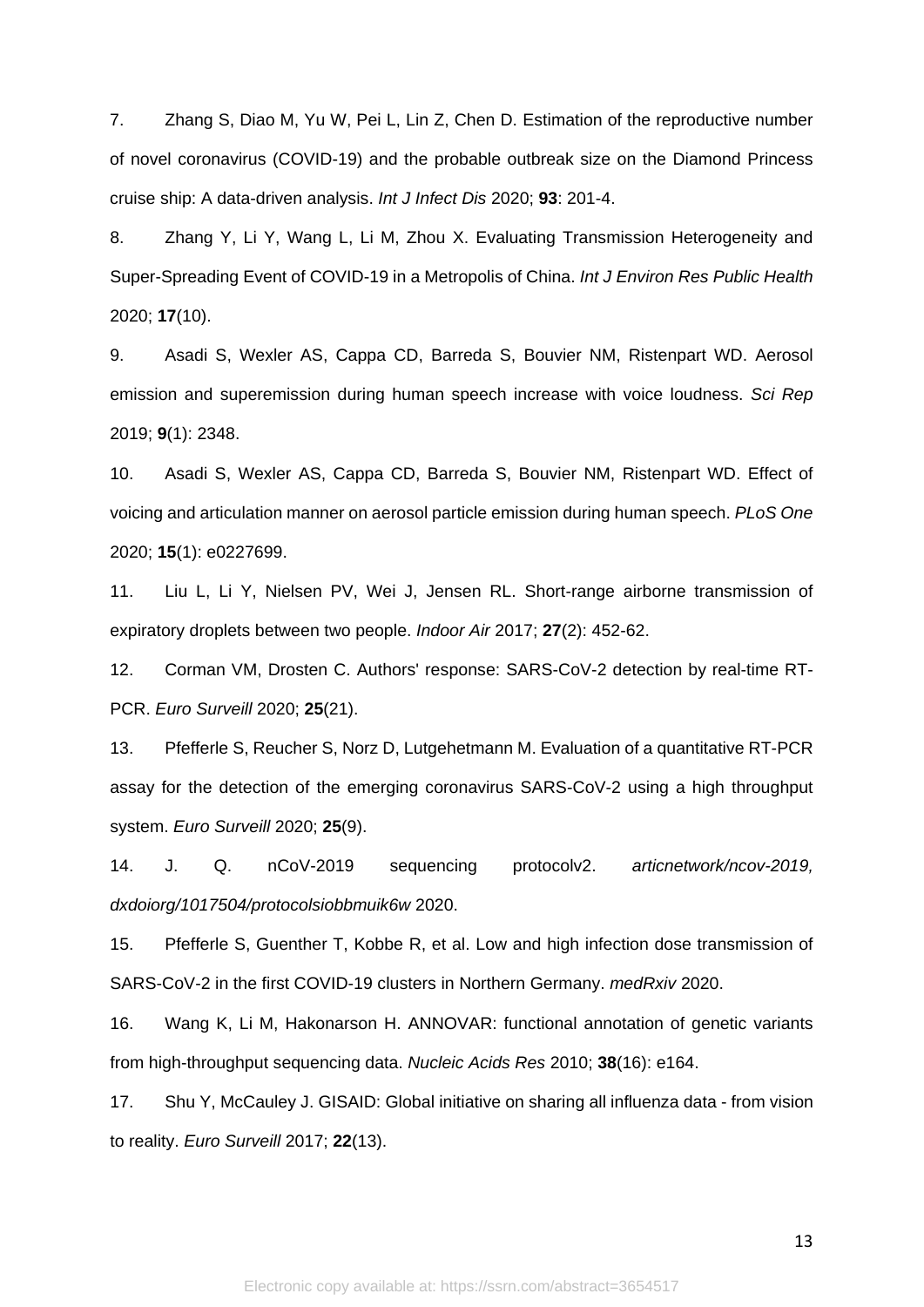#### **Figure Legends**

#### **Figure 1: Timeline of events**

(**A**) Series of events in MPP-R and MPP-D (boxes with solid and dashed outline, respectively) preceding the outbreak in MPP-R. The encounter between MPP-R and MPP-D workers which may have initiated the outbreak in MPP-R is shown in the grey box to the right. (**B**) Events in MPP-R during the outbreak in month 1. The three consecutive days during which the index case worked in the early shift and thus work-related exposure may have occurred are highlighted in blue. (**C**) Events in MPP-R during month 2. Risk- & evidence-based sampling during month 2 was performed by health authorities, general practitioners, as well as the internal test center from MPP-R. While we do not have exact number of total cases for this time period, minimum incidence numbers shown above the timeline (>110) is based on information provided in official reports from the local health authorities [\(https://www.kreis](https://www.kreis-guetersloh.de/aktuelles/corona/pressemitteilungen-coronavirus/)[guetersloh.de/aktuelles/corona/pressemitteilungen-coronavirus/\)](https://www.kreis-guetersloh.de/aktuelles/corona/pressemitteilungen-coronavirus/). Boxes below the timeline mark positive cases from internal MPP-R testing that were subjected to viral genotyping.

Saturdays, Sundays and holidays are shown as grey numbers across all panels.

## **Figure 2: SARS-CoV-2 genotypes**

The heat map shows the position (left to right), identity (top row) and frequency (color code) of variant nucleotide positions detected by SARS-CoV-2 full genome amplicon sequencing in (**A**) 20 samples of MPP-R workers tested positive in month 1, (**B**) 15 samples of MPP-R workers tested positive in month 2, and (**C**) two workers from MPP-D who may have transmitted the virus to cases B1 and/or B2. Individual collection dates are shown to the right of each sample. Variant sequences are given relative to the Wuhan reference strain NC\_045512. The two silent mutations which define the prototype of the investigated outbreak are marked with an asterisk. Frequencies below 100% mean that only a fraction of viral genomes show nucleotide variations, indicating the presence of viral intra-host sub-populations. White rectangles denote nucleotide positions at which sequencing coverage was insufficient to perform variant calling. For nucleotide positions in coding regions, the corresponding viral ORF(s) are shown above the variant position. Variants without such information are located in non-coding regions. Absolute values for variant frequencies and amino acid changes associated with nucleotide variants, along with identifiers of entries which were submitted to GISAID are provided in Supplementary Table S1.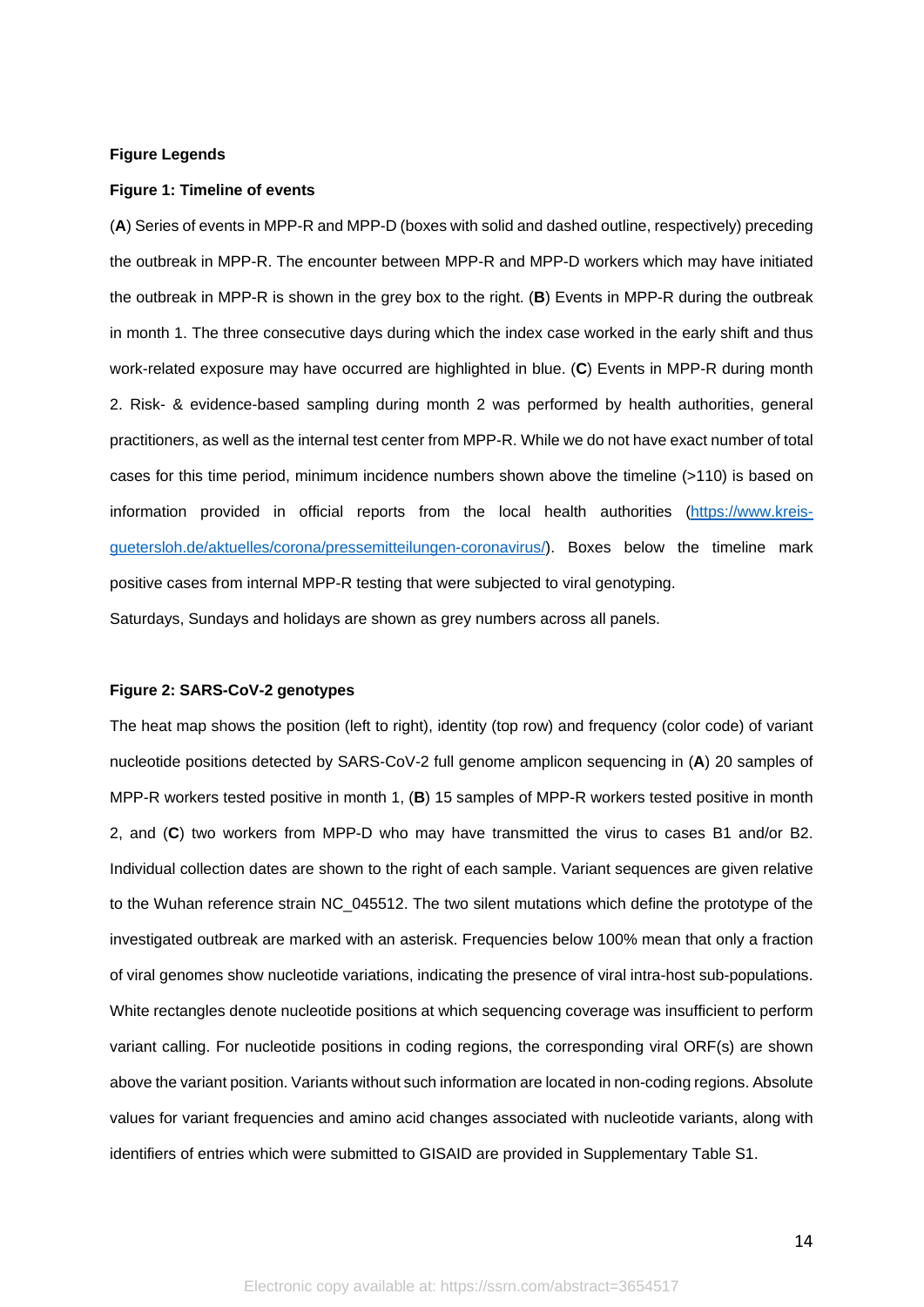#### **Figure 3: Workplace location and infection events in the beef processing plant**

(**A**) Distance (in meters) of PCR-tested workers from the suspected index case B1 at the workplace. For workers without fixed position in the beef processing plant (marked with an asterisk) coordinates indicate estimated average location during the early shift. Squares and diamonds denote prototype or variant SARS-CoV-2 genotypes, respectively. Filled blue circles denote cases for which viral genomes were not sequenced (i.e., workers tested positive after d8). Positive test dates and genotypes are given in Supplementary Table S1.

(**B**) Top panel: Observed accumulated percentage of positive cases (*red line*) within the indicated distance from the suspected index case. The gray dashed line shows the average infection rate that would be expected for a random spatial distribution of positive cases. *Bottom panel*: –log10 p-value for the frequency of accumulated positive cases within the given distance being significantly higher than expected based on a random spatial distribution of positive cases (see Supplementary methods and Table S2 for numeric values and further information on p-value calculation). Only employees with fixed work positions were included in the calculation.

(**C**) Values on the x-axis show infection rates among members of shared apartments, bedrooms or carpools. Values on the y-axis reflect -log10 p-values for the hypothesis that the infection rate within a given unit is higher than expected based on a random distribution of positive cases among all workers sharing one or more unit (see Supplementary methods and Table S3 for numeric values and further information on p-value calculation). Infection rates and p-values associated with the 8m work area around the index case (see panels A and B) are shown for comparison. Bubble sizes indicate the total number of individuals within each unit or area. All data points with significant p-values (<=0.05) are labeled with unit or area id, positive and total number of associated individuals, and p-value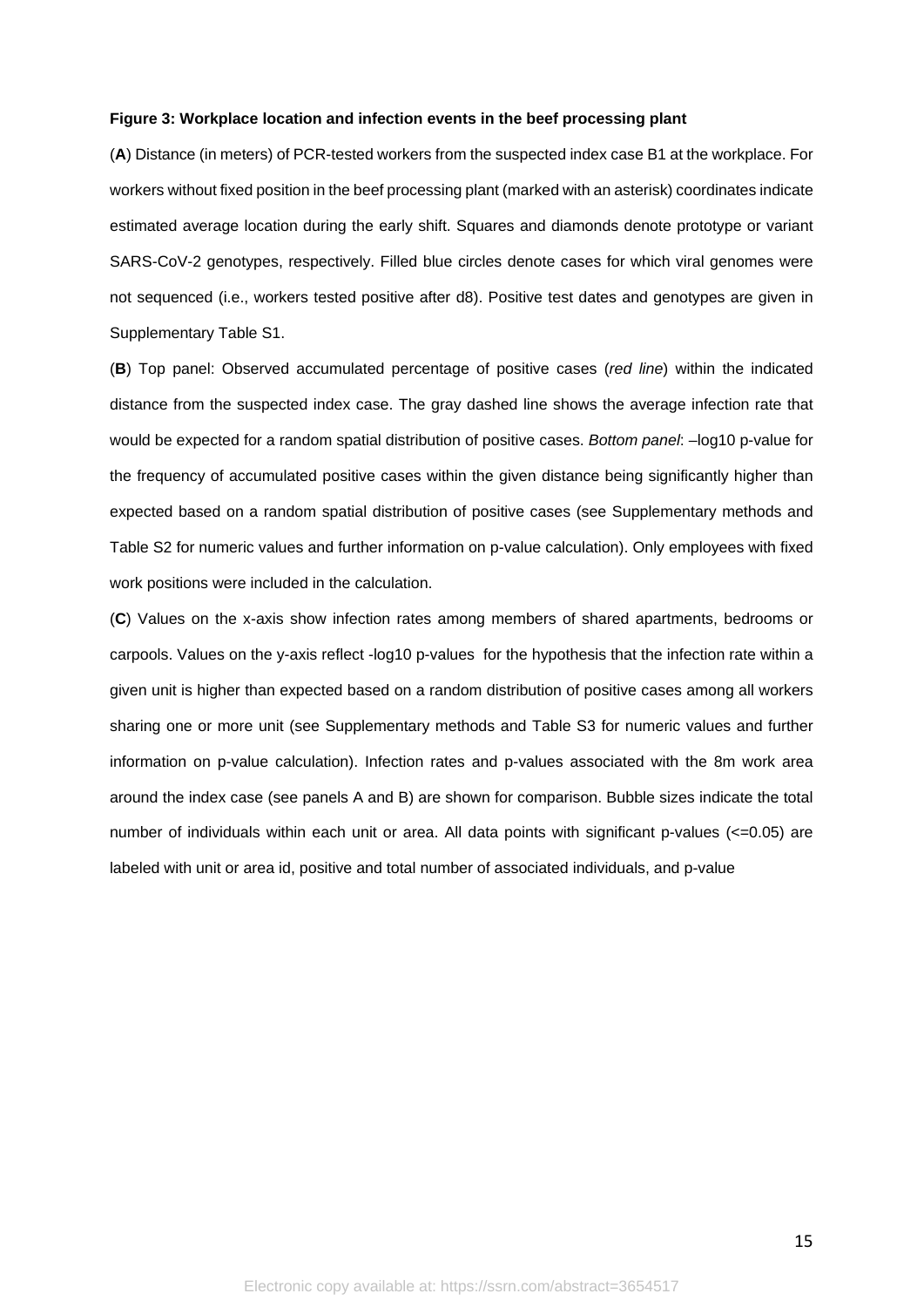

**positive cases** selected for sequencing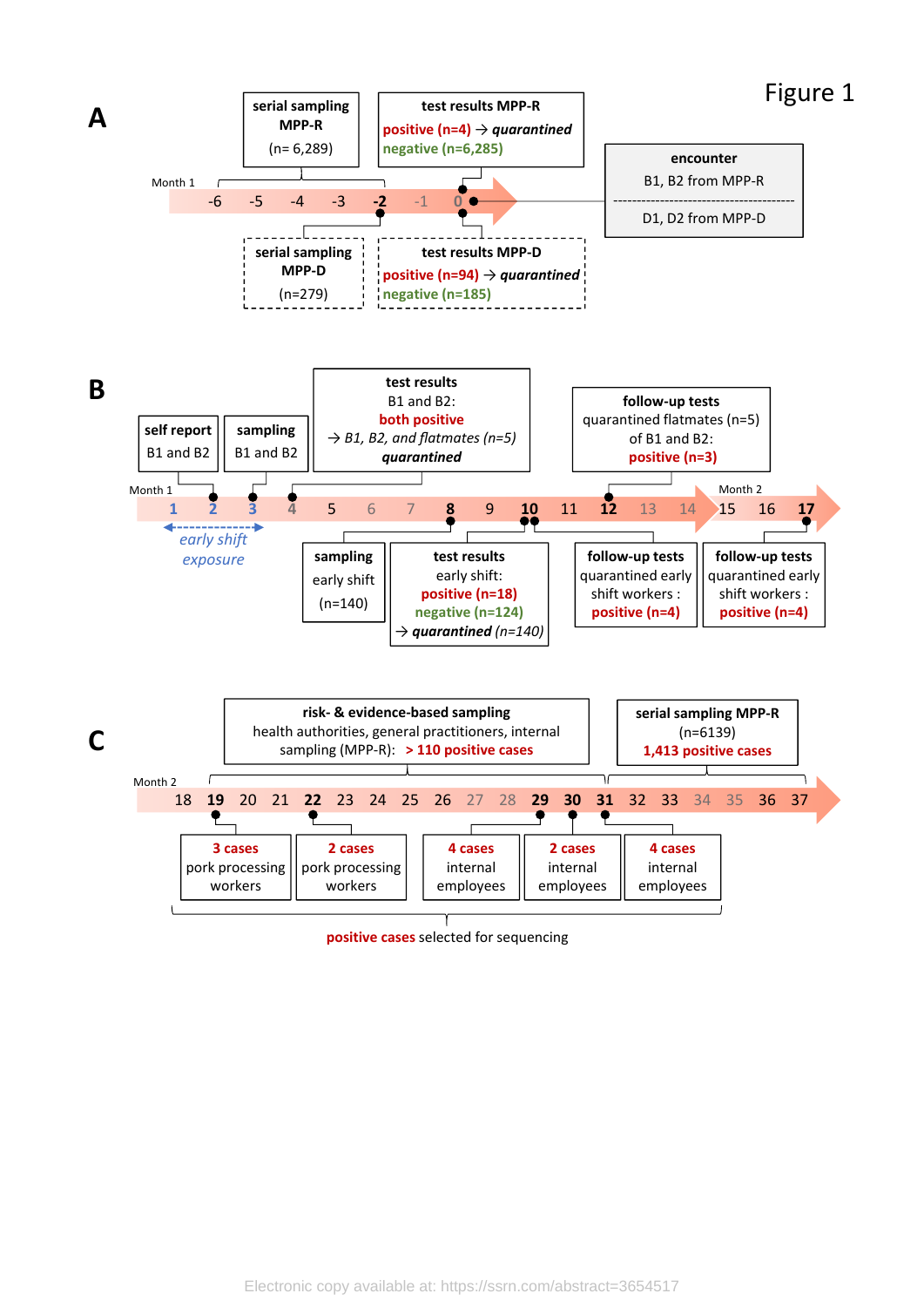Figure 2

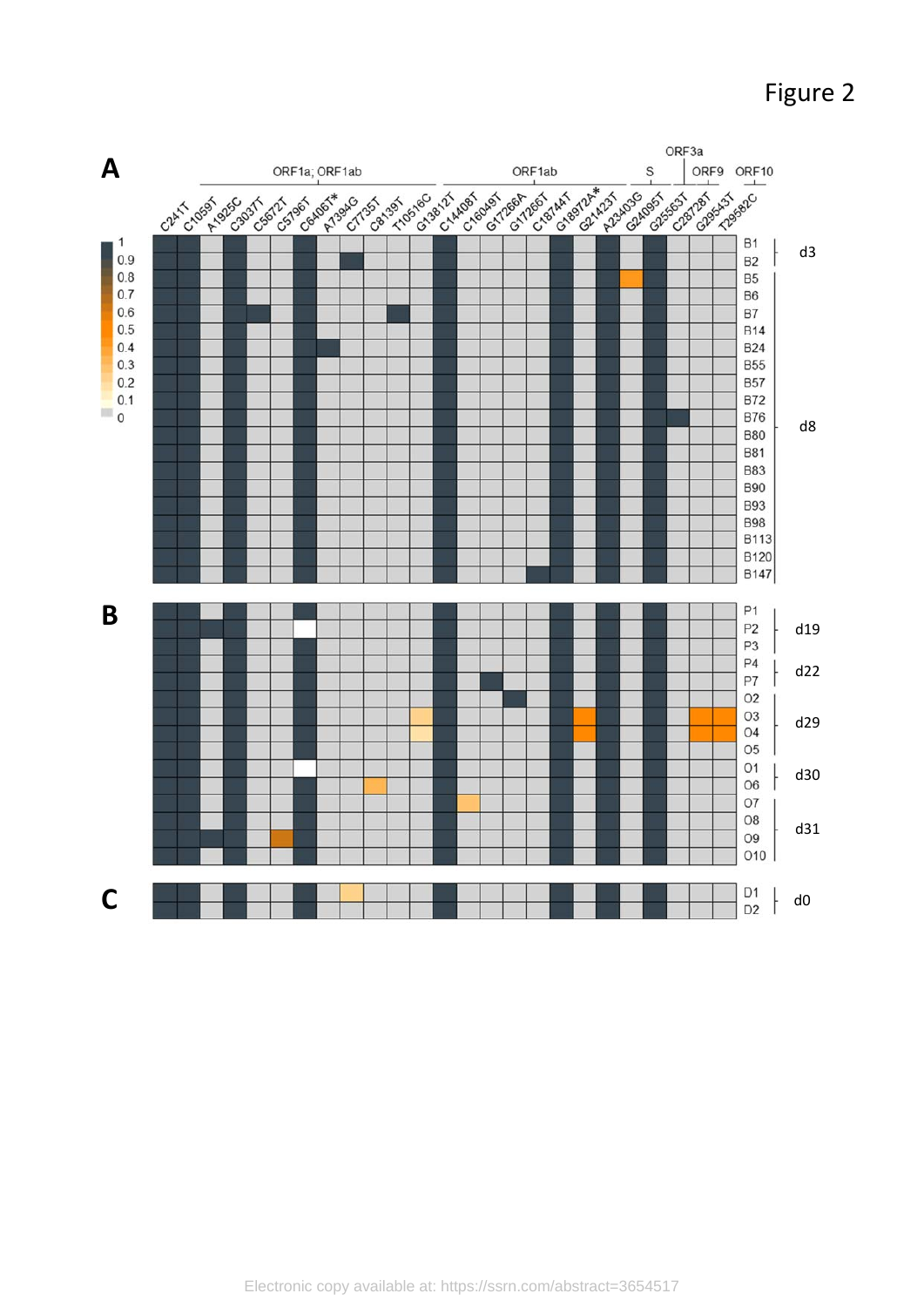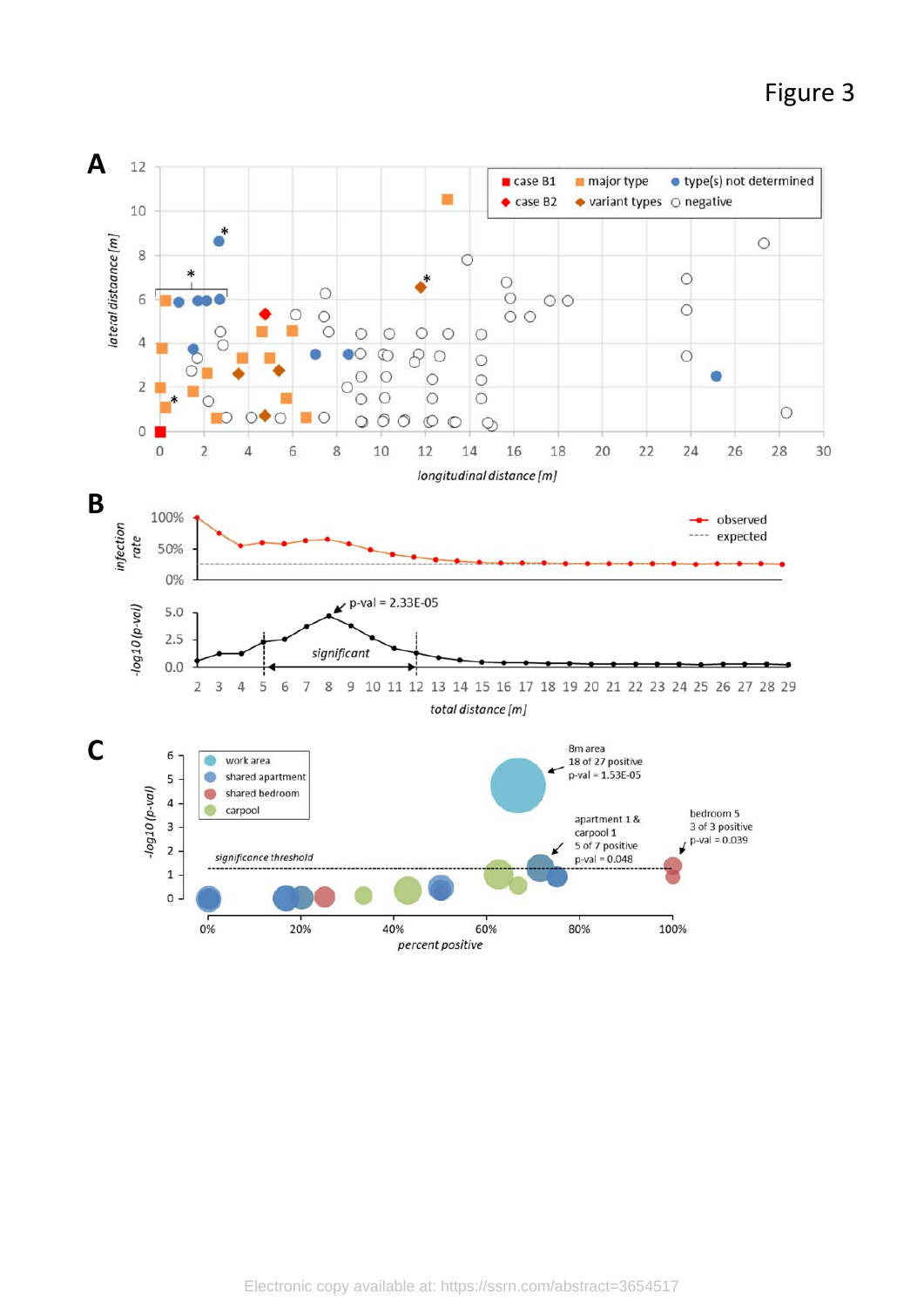# **Investigation of a superspreading event preceding the largest meat processing**

## **plant-related SARS-Coronavirus 2 outbreak in Germany**

Thomas Günther<sup>1§</sup>, Manja Czech-Sioli<sup>2</sup>, Daniela Indenbirken<sup>1</sup>, Alexis Robitailles<sup>1</sup>, Peter Tenhaken<sup>3</sup>, Martin Exner<sup>4</sup>, Matthias Ottinger<sup>5</sup>, Nicole Fischer<sup>2+</sup>, Adam Grundhoff<sup>1§+</sup>, Melanie M. Brinkmann<sup>6+</sup>

### **Supplementary online material:**

### **Supplementary Tables:**

Supplementary Table S1: Positive test result dates and viral genotypes among MPP-R workers Supplementary Table S2: Infection rates among early shift beef processing workers in relation to workplace distance from the index case.

Supplementary Table S3: Infection rates across apartments, bedrooms and carpools shared by early shift beef processing workers.

Supplementary Table S4: Strains in GISAID containing one of the two single nucleotide mutations C6406T and G18972A.

### **Supplementary Figures:**

Supplementary Figure S1: Schematic layout and air-flow conditions of beef processing plant in MPP-R. Supplementary Figure S2: Positive correlation between infection rates and work location in shared apartments, bedrooms and carpools.

**Supplementary material and methods:**

### **Statistical analysis**

P-values in Fig. 3B and Supplementary Table S2 indicate the cumulative probability of infection rates among workers with fixed stations in the indicated distance ranges being equal or higher than observed, under the null hypothesis that the probability of any given individual being positive is independent of spatial location and reflects overall positive rates among workers with fixed stations around the index case (20 out of 78 = 25.6%; see Supplementary Table S2). Similarly, for each shared unit in Fig. 3C and Supplementary Table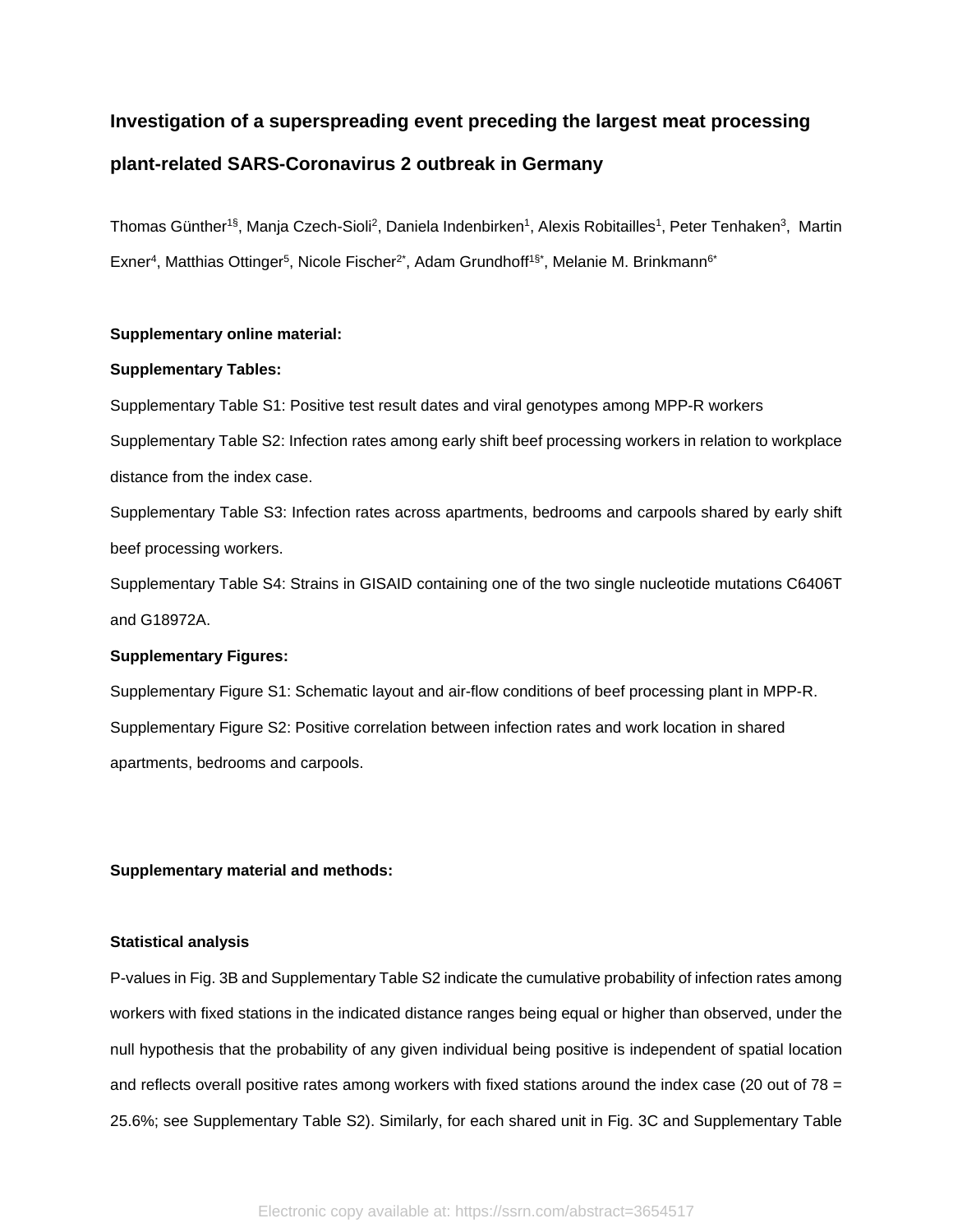S3 we calculated p-values for infection frequencies being equal or higher than observed among all individuals who share one or more unit (22 out of  $65 = 33.8\%$ ; please note that due to data protection regulations we cannot reveal which worker IDs belong to a shared unit).

Cumulative probability mass values were calculated using the BINOM.DIST.RANGE function from Microsoft Excel for Microsoft 365 MSO (v16.0.12827.20328) with the following input values: probability *s*: average infection rate among workers with fixed stations (0.256) or workers sharing one or more unit (0.338), minimum number of successes *n*: observed number of positive workers in distance range or shared unit, trials *t* and maximum number of successes *n2*: : total number of workers in distance range or shared unit

### **Comparison of viral genotypes with GISAID database entries**

We performed a blast search of the prototypical NRW-MPP-1 genotype identified in this study against all 56,366 sequences deposited in GISAID as of July 6 2020. None of the entries contained the combination of the two nucleotide variants G18972A and C6406T that are shared across all samples investigated in our study. As shown in Supplementary Table S4, a very limited number (23 out of 56,366 sequences) contain one of the two mutations. Two samples from the US (collected on the same date as B1 and B2) also carry the variant C6406T, but additionally exhibit another 7 and 8 mutations. These samples clearly belong to a different sub-branch of clade 20C defined by a previously introduced mutation at position 27964. 21 samples from the UK also contain one of the two mutations, but belong to the separate clade 20B. The occurrence of these variants in different clade identifies them as homoplasies and suggests that these isolates are not closely related to the NRW-MPP-1 genotype.

#### **Description of housing conditions, work area conditions, and working conditions**

Housing conditions: Many of the workers share apartments and those usually commute together to their workplace in vans organized by the company. The company provided us with anonymized information about the housing situation of the workers regarding information on shared apartments, bedrooms and carpools. The largest housing unit encompassed seven workers for the initial outbreak in month 1 in the beef processing plant (see Supplementary Table S3; note that due to data protection regulations we cannot reveal which workers belong to individual shared units). In addition, we collected information about the work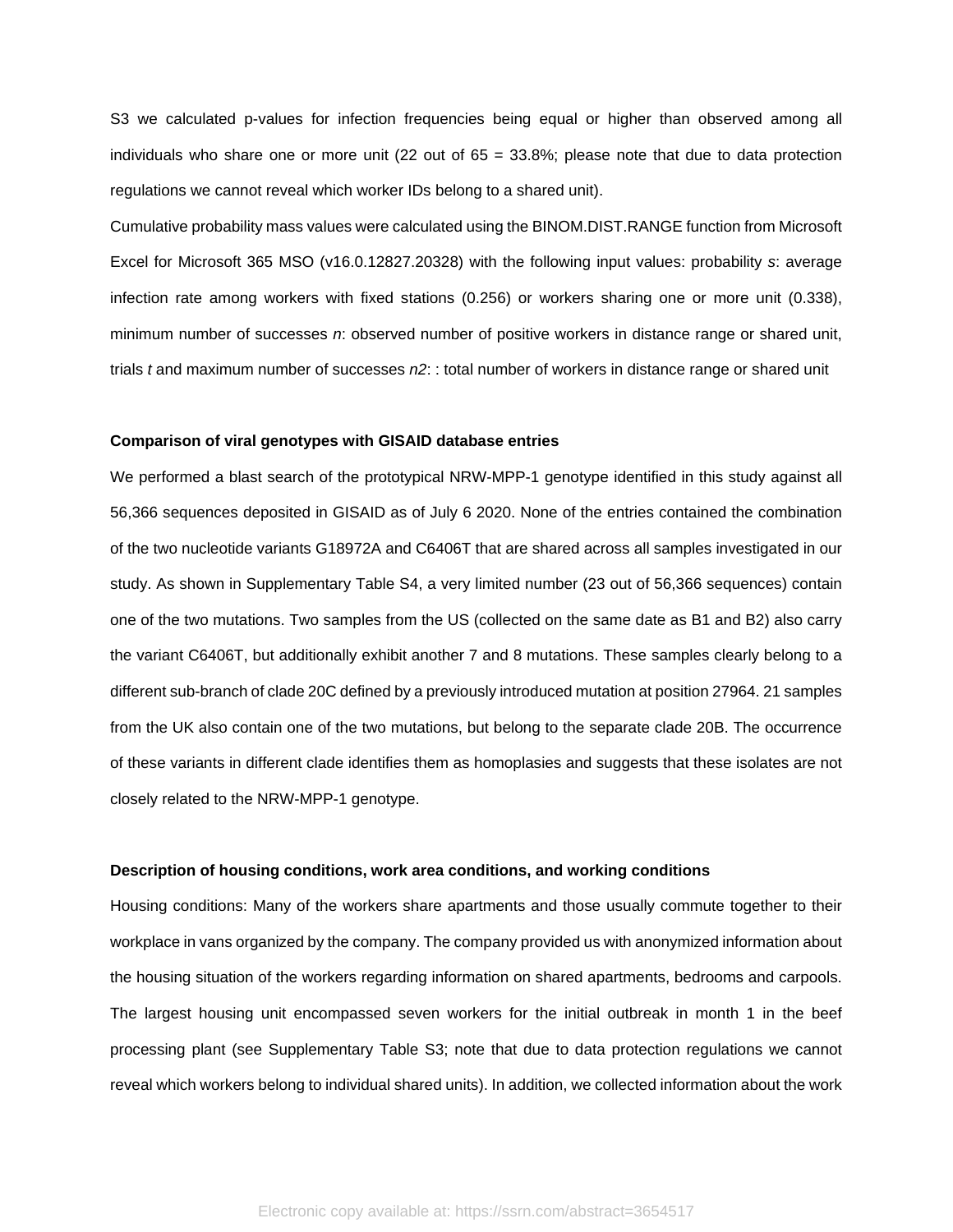area and the working conditions during our on-site visit. During that visit, we visited the beef processing plant during operating hours accompanied by technical staff from MPP-R.

Work area conditions: The plant comprises separate areas in which slaughtering and meat processing is performed. While slaughtering takes place at ambient temperatures with higher air exchange rates, beef and pork processing are performed in rooms cooled to approximately 10°C with a high proportion of recirculated cooled air. The beef processing plant has a size of 2,800 m<sup>2</sup> and is 6.1 m high (Supplementary Figure S1A-B). The entire room and the production line are cleaned and disinfected daily according to food hygiene regulations in Germany. On the day of the on-site visit, the temperature in area 1 and 2 in the beef processing plant ranged between 9,5-10,7°C and between 5.4-8.7°C in area 3. Relative humidity was measured to be 34% right below the cooling fans in area 1 and 68% in the remaining part of area 1, and between 67-71% in areas 2 and 3 (Supplementary Figure S1A).

Cooling fans are cooling recirculated air without filters (C1-8). C3-8 are connected to a perforated hose directed towards area 3 whereas C1 and C2 lack a hose. C1 and C2 turn on only when temperatures rise above 10°C. Cooled air is expelled through the hall up to approximately 12 meters. Cooling fans 3-8 are operating permanently and are expelling cooled air through attached perforated hoses. The air exchange rate for the entire beef processing plant is <1. This means that it takes more than one hour to have the air replaced by fresh air. Specification of the cooling fans is as follows: Manufacturer: Guenther AG & Co. KG, Fuerstenfeldbruck, Germany, Model: S-GGHF 50Hz, Type 050.1E/17-AS, capacity 18,6 kW, airflow 6440 m3/h, air throw 37 m, dimensions: Length 1363 mm, Height 747 mm, Depth 713 mm.

Working conditions: The workers in the beef processing plant that are working on the platform (proximal side) and the connected processing line (starting in area 1 and ending in the middle of area 2) are trained for specific cuts and therefore have fixed work places (Supplementary Figure S1). Hence, workers could be traced in detail during their working hours. While 5-6 workers handle the beef quarters entering the plant on the platform and prepare them for cutting, the quarters are then translocated onto three conveyor-belt processing lines where 24-25 workers separate the meat from the bones. Next, finer cuts are performed (shearing) by 26-27 workers. Towards the distal part of the plant as well as in area 3, the beef is packed into vacuum packaging (Supplementary Figure S1B). While the production line workers have fixed workplaces, the supervisory staff has flexible workplaces and commutes within the beef processing plant.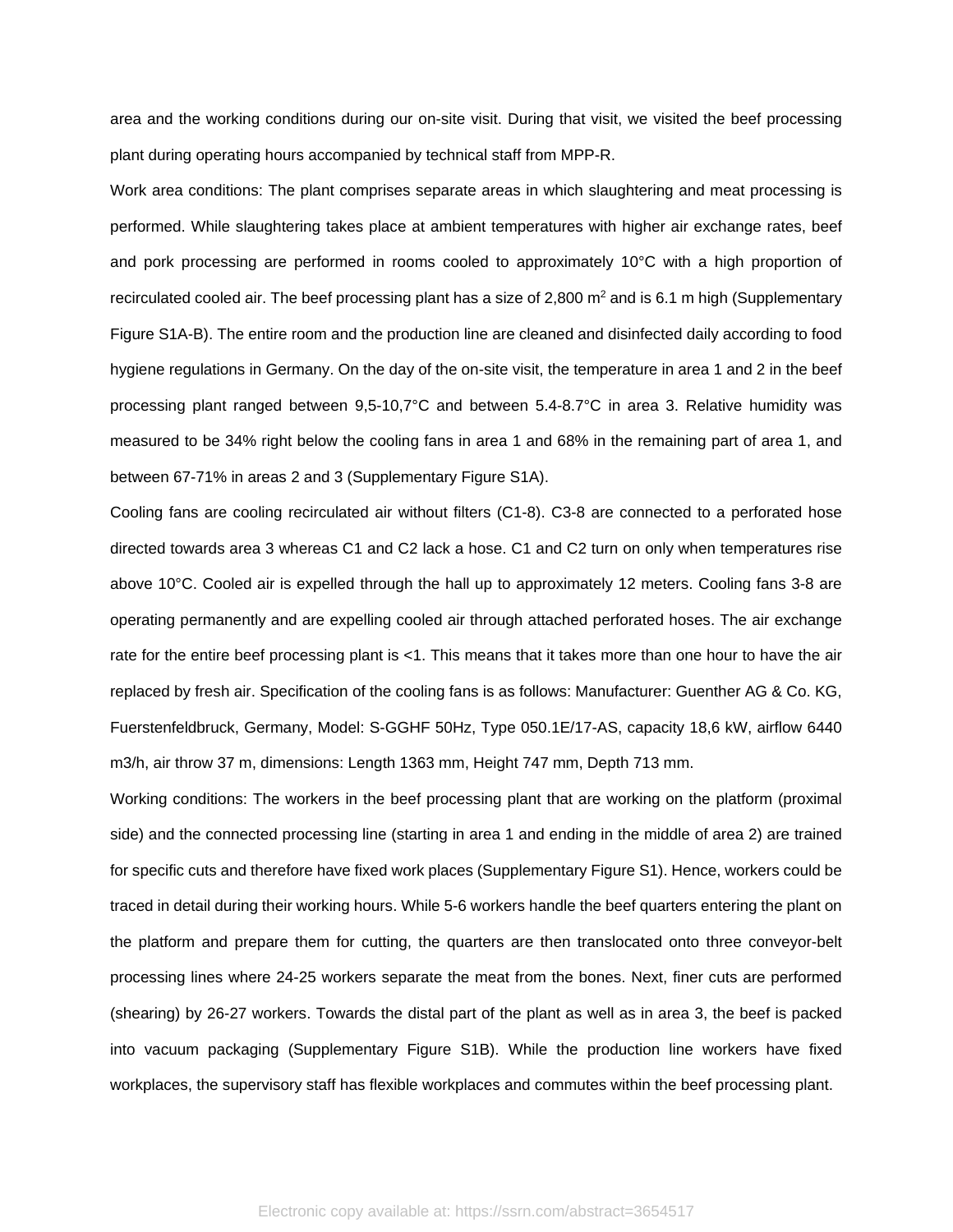Shifts in the beef processing plant change once per day. The staff for early and a late shifts are provided by two independent sub-contractors and hence no staff is exchanged between the shifts. A shift has two 30 min breaks and one break of one hour. During breaks, the workers from a shift visit the canteen. Workers do not have fixed seats in the canteen. Supervisory staff does not spend the break times together with the production line workers. The supervisors do not share housing or transport facilities with the production line workers.

### **Measures implemented by MPP-R during SARS-CoV-2 pandemic**

With the onset of the SARS-CoV-2 pandemic, additional preventive measures for the production staff were imposed by MPP-R. The company adhered to the recommendations of the relevant occupational Health and safety guidelines (BGN "Ergänzung der Gefährdungsbeurteilung im Sinne des SARS-CoV-Arbeitsschutzstandards Branche Fleischwirtschaft"). Additional measures were developed and implemented by the company. Hygiene regulations like hand hygiene and one-way traffic in hallways were reinforced, and an internal multi-lingual information campaign was enrolled to raise awareness for prevention and self-detection of early COVID-19 symptoms. A body temperature thermo scanner was set up to check all employees' body temperature entering the building. Workers have been made aware of the company's SARS-CoV-2 test center and were motivated to report any events where they see themselves being at risk. Specific work place assessments were performed to decipher possibilities to extend distances between workers. Simple one-layer face masks were made compulsory. Regulations were in place to prohibit rotation between working places for the workers. Measures in the canteen were imposed to reduce physical contact and to enforce that workers would spend their break times exclusively with workers from their own shift. Since the outbreak of the pandemic, the company managed to prevent intra-company infection chains until the event described in this paper. The implementation of the measures were audited in month 1 by unannounced inspections of the Occupational Health and Safety Experts of the competent authority and by the Occupational Health and Safety experts of the "Berufsgenossenschaft Nahrungsmittel und Gastgewerbe". The company had set up their own test center for PCR-based SARS-CoV-2 testing in month 1. In the SARS-CoV-2 test center trained staff takes oropharyngeal swap samples from workers and other staff. The samples were analysed by RT-qPCR in an accredited laboratory (Labor Kneißler GmbH & Co.KG, Burglengenfeld, Germany). Staff was tested based on self-reported symptoms, possible contacts to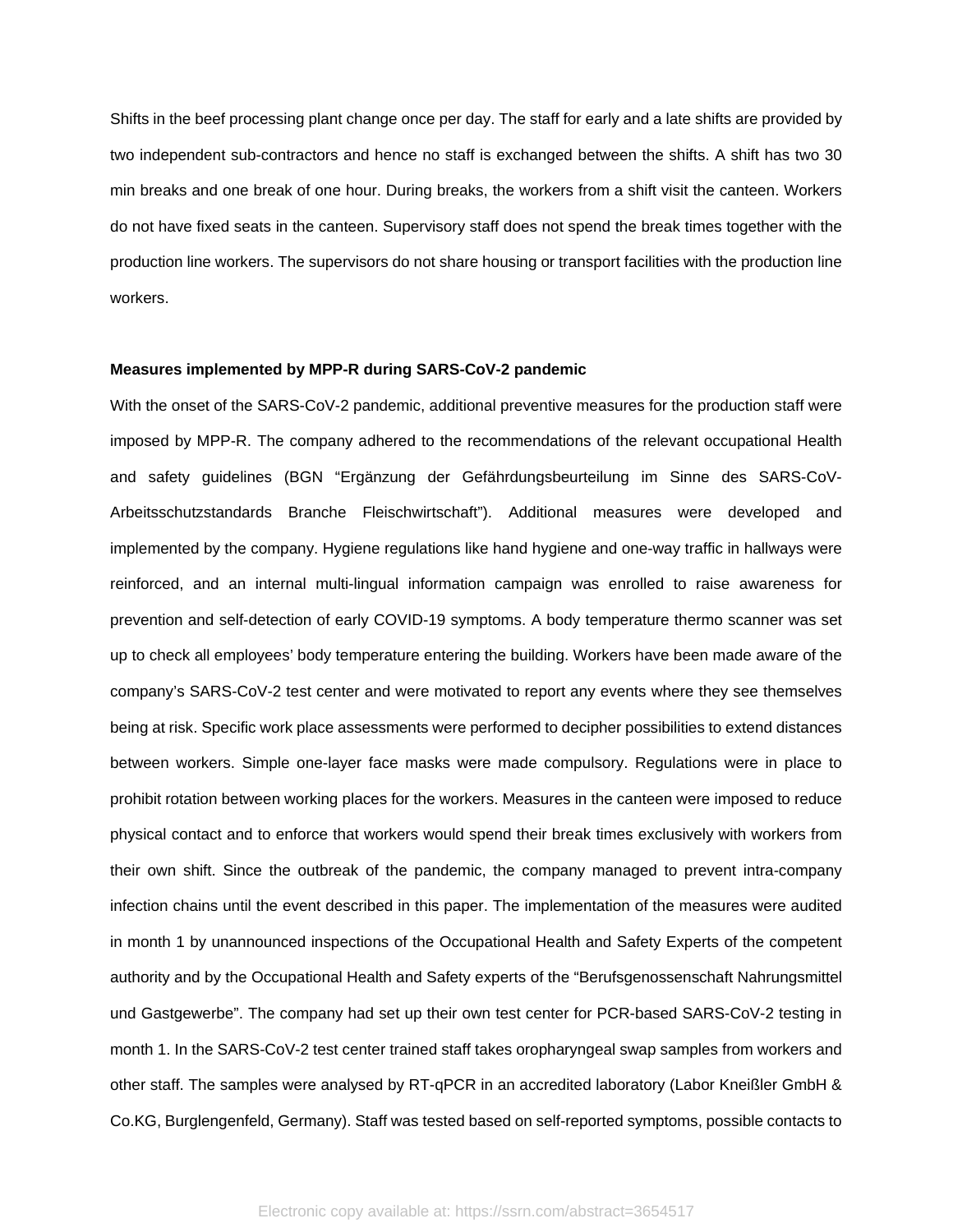other infected persons, returning to work after more than 96 h absence from work, or based on riskassessment of possible work place contacts.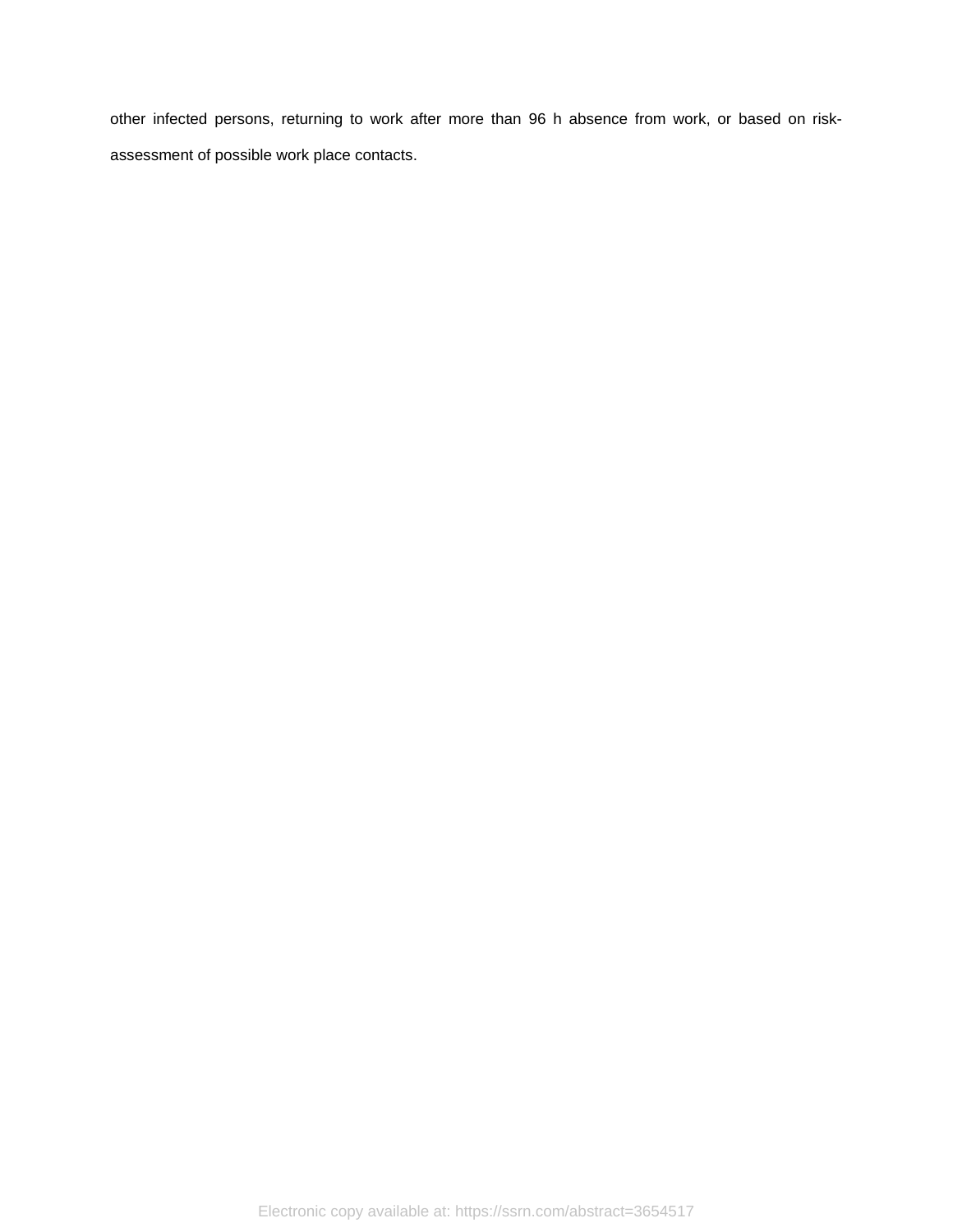### **Supplementary Table S1:** Positive test result dates and viral genotypes among MPP-R workers

nucleotide variant C241T C1059T A1925C C3037T C5672T C5796T C6406T A7394G C7735T C8139T T10516C G13812T C14408T C16049T G17266A G17266A G17266T C18744T G18972A G21423T A23403G G24095T G25563T C28728T G29543T T29582C genomic region n.c. ORF1a; ORF1a; ORF1a; ORF1a; ORF1a; ORF1a; ORF1a; ORF1a; ORF1ab ORF1ab ORF1ab ORF1ab ORF1ab ORF1ab S S ORF3a ORF9 n.c. ORF10 ORF1ab ORF1ab ORF1ab ORF1ab ORF1ab ORF1ab ORF1ab ORF1ab ORF1ab ORF1ab aa exchange n.a. T265I T554P silent P1803S T1844I V2047V I2377V I2490I S2625F silent M4516I P4715L T5262I D5668N D5668Y silent silent R7053S D614G A845S Q57H A152V n.a. F9L

| sample                 | positive test |                                                                           | consensus      |              |              |          |              |          |          |              |          |            |          |          |          | variant frequencies |          |                                                                                                                                |          |          |             |          |              |          |              |          |          |          |
|------------------------|---------------|---------------------------------------------------------------------------|----------------|--------------|--------------|----------|--------------|----------|----------|--------------|----------|------------|----------|----------|----------|---------------------|----------|--------------------------------------------------------------------------------------------------------------------------------|----------|----------|-------------|----------|--------------|----------|--------------|----------|----------|----------|
|                        | date          | GISAID id <sup>3</sup>                                                    | genotype       | C241T        | C1059T       | A1925C   | C3037T       | C5672T   | C5796T   | C6406T       | A7394G   | C7735T     |          |          |          |                     |          | C8139T T10516C G13812T C14408T C16049T G17266A G17266T C18744T G18972A G21423T A23403G G24095T G25563T C28728T G29543T T29582C |          |          |             |          |              |          |              |          |          |          |
|                        |               |                                                                           |                |              |              |          |              |          |          |              |          |            |          |          |          |                     |          |                                                                                                                                |          |          |             |          |              |          |              |          |          |          |
| <b>B1</b><br><b>B2</b> | d3<br>d3      | hCoV-19/Germany/NRW-MPP-1/2020 protoype<br>hCoV-19/Germany/NRW-MPP-2/2020 | variant type 1 | 100%<br>100% | 100%<br>100% | 0%<br>0% | 100%<br>100% | 0%<br>0% | 0%<br>0% | 100%<br>100% | 0%<br>0% | 0%<br>100% | 0%<br>0% | 0%<br>0% | 0%<br>0% | 99%<br>100%         | 0%<br>0% | 0%<br>0%                                                                                                                       | 0%<br>0% | 0%<br>0% | 99%<br>100% | 0%<br>0% | 100%<br>100% | 0%<br>0% | 100%<br>100% | 0%<br>0% | 0%<br>0% | 0%<br>0% |
| B <sub>5</sub>         | d8            | hCoV-19/Germany/NRW-MPP-3/2020                                            | protoype       | 100%         | 100%         | 0%       | 100%         | 0%       | 0%       | 100%         | 0%       | 0%         | 0%       | 0%       | 0%       | 99%                 | 0%       | 0%                                                                                                                             | 0%       | 0%       | 100%        | 0%       | 100%         | 42%      | 100%         | 0%       | 0%       | 0%       |
| <b>B6</b>              | d8            | hCoV-19/Germany/NRW-MPP-4/2020                                            | protovpe       | 100%         | 100%         | 0%       | 100%         | 0%       | 0%       | 100%         | 0%       | 0%         | 0%       | 0%       | 0%       | 99%                 | 0%       | 0%                                                                                                                             | 0%       | 0%       | 100%        | 0%       | 100%         | 0%       | 100%         | 0%       | 0%       | 0%       |
| <b>B7</b>              | d8            | hCoV-19/Germany/NRW-MPP-5/2020 variant type 2                             |                | 100%         | 100%         | 0%       | 100%         | 100%     | 0%       | 100%         | 0%       | 0%         | 0%       | 97%      | 0%       | 100%                | 0%       | 0%                                                                                                                             | 0%       | 0%       | 100%        | 0%       | 100%         | 0%       | 100%         | 0%       | 0%       | 0%       |
| <b>B14</b>             | d8            | hCoV-19/Germany/NRW-MPP-6/2020                                            | protoype       | 100%         | 100%         | 0%       | 100%         | 0%       | 0%       | 100%         | 0%       | 0%         | 0%       | 0%       | 0%       | 100%                | 0%       | 0%                                                                                                                             | 0%       | 0%       | 100%        | 0%       | 100%         | 0%       | 100%         | 0%       | 0%       | 0%       |
| <b>B24</b>             | d8            | hCoV-19/Germany/NRW-MPP-7/2020 variant type 3                             |                | 100%         | 100%         | 0%       | 100%         | 0%       | 0%       | 100%         | 100%     | 0%         | 0%       | 0%       | 0%       | 100%                | 0%       | 0%                                                                                                                             | 0%       | 1%       | 100%        | 0%       | 100%         | 0%       | 100%         | 0%       | 0%       | 0%       |
| <b>B28</b>             | d10           |                                                                           |                |              |              |          |              |          |          |              |          |            |          |          |          |                     |          |                                                                                                                                |          |          |             |          |              |          |              |          |          |          |
| <b>B33</b>             | d10           |                                                                           |                |              |              |          |              |          |          |              |          |            |          |          |          |                     |          |                                                                                                                                |          |          |             |          |              |          |              |          |          |          |
| <b>B54</b>             | d8            |                                                                           |                |              |              |          |              |          |          |              |          |            |          |          |          |                     |          |                                                                                                                                |          |          |             |          |              |          |              |          |          |          |
| <b>B55</b>             | d8            | hCoV-19/Germany/NRW-MPP-8/2020                                            | protovpe       | 100%         | 100%         | 0%       | 99%          | 0%       | 0%       | 100%         | 0%       | 0%         | 0%       | 0%       | 0%       | 100%                | 0%       | 0%                                                                                                                             | 0%       | 0%       | 100%        | 0%       | 100%         | 0%       | 100%         | 0%       | 0%       | 0%       |
| <b>B57</b>             | d8            | hCoV-19/Germany/NRW-MPP-9/2020                                            | protoype       | 100%         | 100%         | 0%       | 100%         | 0%       | 0%       | 100%         | 0%       | 0%         | 0%       | 0%       | 0%       | 100%                | 0%       | 0%                                                                                                                             | 0%       | 0%       | 100%        | 0%       | 100%         | 0%       | 100%         | 0%       | 0%       | 0%       |
| <b>B66</b>             | d17           |                                                                           |                |              |              |          |              |          |          |              |          |            |          |          |          |                     |          |                                                                                                                                |          |          |             |          |              |          |              |          |          |          |
| <b>B67</b>             | d10           |                                                                           |                |              |              |          |              |          |          |              |          |            |          |          |          |                     |          |                                                                                                                                |          |          |             |          |              |          |              |          |          |          |
| <b>B68</b>             | d8            |                                                                           |                |              |              |          |              |          |          |              |          |            |          |          |          |                     |          |                                                                                                                                |          |          |             |          |              |          |              |          |          |          |
| <b>B72</b>             | d8            | hCoV-19/Germany/NRW-MPP-10/2020 protoype                                  |                | 100%         | 100%         | 0%       | 100%         | 0%       | 0%       | 100%         | 0%       | 0%         | 0%       | 0%       | 0%       | 100%                | 0%       | 0%                                                                                                                             | 0%       | 0%       | 100%        | 0%       | 100%         | 0%       | 100%         | 0%       | 0%       | 0%       |
| <b>B76</b>             | d8            | hCoV-19/Germany/NRW-MPP-11/2020 variant type 4                            |                | 100%         | 100%         | 0%       | 99%          | 0%       | 0%       | 100%         | 0%       | 0%         | 0%       | 0%       | 0%       | 100%                | 0%       | 0%                                                                                                                             | 0%       | 0%       | 100%        | 0%       | 100%         | 0%       | 100%         | 100%     | 0%       | 0%       |
| <b>B80</b>             | d8            | hCoV-19/Germany/NRW-MPP-12/2020 protoype                                  |                | 100%         | 100%         | 0%       | 99%          | 0%       | 0%       | 100%         | 0%       | 0%         | 0%       | 0%       | 0%       | 100%                | 0%       | 0%                                                                                                                             | 0%       | 0%       | 100%        | 0%       | 100%         | 0%       | 100%         | 0%       | 0%       | 0%       |
| <b>B81</b>             | d8            | hCoV-19/Germany/NRW-MPP-13/2020 protoype                                  |                | 100%         | 100%         | 0%       | 100%         | 0%       | 0%       | 100%         | 0%       | 0%         | 0%       | 0%       | 0%       | 100%                | 0%       | 0%                                                                                                                             | 0%       | 0%       | 100%        | 0%       | 100%         | 0%       | 100%         | 0%       | 0%       | 0%       |
| <b>B83</b>             | d8            | hCoV-19/Germany/NRW-MPP-14/2020 protoype                                  |                | 100%         | 100%         | 0%       | 100%         | 0%       | 0%       | 100%         | 0%       | 0%         | 0%       | 0%       | 0%       | 100%                | 0%       | 0%                                                                                                                             | 0%       | 0%       | 100%        | 0%       | 100%         | 0%       | 100%         | 0%       | 0%       | 0%       |
| <b>B86</b>             | d17           |                                                                           |                |              |              |          |              |          |          |              |          |            |          |          |          |                     |          |                                                                                                                                |          |          |             |          |              |          |              |          |          |          |
| <b>B90</b>             | d8            | hCoV-19/Germany/NRW-MPP-15/2020 protoype                                  |                | 100%         | 100%         | 0%       | 100%         | 0%       | 0%       | 100%         | 0%       | 0%         | 0%       | 4%       | 0%       | 100%                | 0%       | 0%                                                                                                                             | 0%       | 0%       | 99%         | 0%       | 100%         | 0%       | 100%         | 0%       | 0%       | 0%       |
| <b>B93</b>             | d8            | hCoV-19/Germany/NRW-MPP-16/2020 protoype                                  |                | 100%         | 100%         | 0%       | 100%         | 0%       | 0%       | 100%         | 0%       | 0%         | 0%       | 0%       | 0%       | 100%                | 0%       | 0%                                                                                                                             | 0%       | 0%       | 100%        | 0%       | 100%         | 0%       | 100%         | 0%       | 0%       | 0%       |
| <b>B98</b>             | d8            | hCoV-19/Germany/NRW-MPP-17/2020 protoype                                  |                | 100%         | 100%         | 0%       | 100%         | 0%       | 0%       | 100%         | 0%       | 0%         | 0%       | 0%       | 0%       | 100%                | 0%       | 0%                                                                                                                             | 0%       | 0%       | 100%        | 0%       | 100%         | 0%       | 100%         | 0%       | 0%       | 0%       |
| <b>B105</b>            | d10           |                                                                           |                |              |              |          |              |          |          |              |          |            |          |          |          |                     |          |                                                                                                                                |          |          |             |          |              |          |              |          |          |          |
| <b>B108</b>            | d17           |                                                                           |                |              |              |          |              |          |          |              |          |            |          |          |          |                     |          |                                                                                                                                |          |          |             |          |              |          |              |          |          |          |
| <b>B113</b>            | d8            | hCoV-19/Germany/NRW-MPP-18/2020 protoype                                  |                | 100%         | 100%         | 0%       | 100%         | 0%       | 0%       | 100%         | 0%       | 0%         | 0%       | 0%       | 0%       | 100%                | 0%       | 0%                                                                                                                             | 0%       | 0%       | 100%        | 0%       | 100%         | 0%       | 100%         | 0%       | 0%       | 0%       |
| B120                   | d8            | hCoV-19/Germany/NRW-MPP-19/2020 protoype                                  |                | 100%         | 100%         | 0%       | 100%         | 5%       | 0%       | 100%         | 0%       | 0%         | 0%       | 0%       | 0%       | 100%                | 0%       | 0%                                                                                                                             | 0%       | 0%       | 100%        | 0%       | 100%         | 0%       | 100%         | 0%       | 0%       | 0%       |
| <b>B138</b>            | d17           |                                                                           |                |              |              |          |              |          |          |              |          |            |          |          |          |                     |          |                                                                                                                                |          |          |             |          |              |          |              |          |          |          |
| <b>B143</b>            | d8            |                                                                           |                |              |              |          |              |          |          |              |          |            |          |          |          |                     |          |                                                                                                                                |          |          |             |          |              |          |              |          |          |          |
| <b>B147</b>            | d8            | hCoV-19/Germany/NRW-MPP-20/2020 variant type 5                            |                | 100%         | 100%         | 0%       | 100%         | 0%       | 0%       | 100%         | 0%       | 0%         | 0%       | 0%       | 0%       | 100%                | 0%       | 0%                                                                                                                             | 0%       | 100%     | 100%        | 0%       | 100%         | 0%       | 100%         | 0%       | 0%       | 0%       |
| 01                     | d30           | hCoV-19/Germany/NRW-MPP-26/2020 protoype                                  |                | 100%         | 100%         | 0%       | 100%         | 0%       | 0%       | n.a.         | 0%       | 0%         | 0%       | 0%       | 0%       | 100%                | 0%       | 0%                                                                                                                             | 0%       | 0%       | 99%         | 0%       | 100%         | 0%       | 100%         | 0%       | 0%       | 0%       |
| 02                     | d29           | hCoV-19/Germany/NRW-MPP-27/2020 variant type 8                            |                | 100%         | 100%         | 0%       | 100%         | 0%       | 0%       | 100%         | 0%       | 0%         | 0%       | 0%       | 0%       | 100%                | 0%       | 0%                                                                                                                             | 100%     | 0%       | 100%        | 0%       | 100%         | 0%       | 100%         | 0%       | 0%       | 0%       |
| O <sub>3</sub>         | d29           | hCoV-19/Germany/NRW-MPP-28/2020 variant type 9                            |                | 100%         | 100%         | 0%       | 100%         | 0%       | 0%       | 100%         | 0%       | 0%         | 0%       | 0%       | 20%      | 100%                | 0%       | 0%                                                                                                                             | 0%       | 0%       | 100%        | 53%      | 100%         | 0%       | 100%         | 0%       | 53%      | 53%      |
| 04                     | d29           | hCoV-19/Germany/NRW-MPP-29/2020 variant type 10                           |                | 100%         | 100%         | 0%       | 100%         | 0%       | 0%       | 100%         | 0%       | 0%         | 0%       | 0%       | 20%      | 100%                | 0%       | 0%                                                                                                                             | 0%       | 0%       | 100%        | 48%      | 100%         | 0%       | 100%         | 0%       | 54%      | 53%      |
| 05                     | d29           | hCoV-19/Germany/NRW-MPP-30/2020 protoype                                  |                | 100%         | 100%         | 0%       | 100%         | 0%       | 0%       | 100%         | 0%       | 0%         | 0%       | 0%       | 0%       | 100%                | 0%       | 0%                                                                                                                             | 0%       | 0%       | 100%        | 0%       | 100%         | 0%       | 100%         | 0%       | 0%       | 0%       |
| <b>O6</b>              | d30           | hCoV-19/Germany/NRW-MPP-31/2020 protoype                                  |                | 100%         | 100%         | 0%       | 100%         | 0%       | 0%       | 100%         | 0%       | 0%         | 30%      | 0%       | 0%       | 100%                | 0%       | 0%                                                                                                                             | 0%       | 0%       | 100%        | 0%       | 100%         | 0%       | 100%         | 0%       | 0%       | 0%       |
| 07                     | d31           | hCoV-19/Germany/NRW-MPP-32/2020 protoype                                  |                | 100%         | 100%         | 0%       | 100%         | 0%       | 0%       | 100%         | 0%       | 0%         | 0%       | 0%       | 0%       | 100%                | 28%      | 0%                                                                                                                             | 0%       | 0%       | 100%        | 0%       | 100%         | 0%       | 100%         | 0%       | 0%       | 0%       |
| O8                     | d31           | hCoV-19/Germany/NRW-MPP-33/2020 protoype                                  |                | 100%         | 100%         | 0%       | 100%         | 0%       | 0%       | 100%         | 0%       | 0%         | 0%       | 0%       | 0%       | 100%                | 0%       | 0%                                                                                                                             | 0%       | 0%       | 100%        | 0%       | 100%         | 0%       | 100%         | 0%       | 0%       | 0%       |
| O <sub>9</sub>         | d31           | hCoV-19/Germany/NRW-MPP-34/2020 variant type 11                           |                | 100%         | 100%         | 100%     | 100%         | 0%       | 62%      | 100%         | 0%       | 0%         | 0%       | 0%       | 0%       | 99%                 | 0%       | 0%                                                                                                                             | 0%       | 0%       | 100%        | 0%       | 100%         | 0%       | 100%         | 0%       | 0%       | 0%       |
| O10                    | d31           | hCoV-19/Germany/NRW-MPP-35/2020 protoype                                  |                | 100%         | 100%         | 0%       | 100%         | 0%       | 0%       | 100%         | 0%       | 0%         | 0%       | 0%       | 0%       | 100%                | 0%       | 0%                                                                                                                             | 0%       | 0%       | 100%        | 0%       | 100%         | 0%       | 100%         | 0%       | 0%       | 0%       |
| P1                     | d19           | hCoV-19/Germany/NRW-MPP-21/2020 protoype                                  |                | 100%         | 100%         | 0%       | 100%         | 0%       | 0%       | 100%         | 0%       | 0%         | 0%       | 0%       | 0%       | 100%                | 0%       | 0%                                                                                                                             | 0%       | 0%       | 100%        | 0%       | 100%         | 0%       | 100%         | 0%       | 0%       | 0%       |
| P <sub>2</sub>         | d19           | hCoV-19/Germany/NRW-MPP-22/2020 variant type 6                            |                | 100%         | 100%         | 100%     | 100%         | 0%       | 0%       | n.a.         | 0%       | 0%         | 0%       | 0%       | 0%       | 100%                | 0%       | 0%                                                                                                                             | 0%       | 0%       | 100%        | 0%       | 100%         | 0%       | 100%         | 0%       | 0%       | 0%       |
| P3                     | d22           | hCoV-19/Germany/NRW-MPP-23/2020 protoype                                  |                | 100%         | 100%         | 0%       | 100%         | 0%       | 0%       | 100%         | 0%       | 0%         | 0%       | 0%       | 0%       | 100%                | 0%       | 0%                                                                                                                             | 0%       | 0%       | 100%        | 0%       | 100%         | 0%       | 100%         | 0%       | 0%       | 0%       |
| P4                     | d22           | hCoV-19/Germany/NRW-MPP-24/2020 protoype                                  |                | 100%         | 100%         | 0%       | 100%         | 0%       | 0%       | 100%         | 0%       | 0%         | 0%       | 0%       | 0%       | 100%                | 0%       | 0%                                                                                                                             | 0%       | 0%       | 100%        | 0%       | 100%         | 0%       | 100%         | 0%       | 0%       | 0%       |
| P5                     | d19           |                                                                           |                |              |              |          |              |          |          |              |          |            |          |          |          |                     |          |                                                                                                                                |          |          |             |          |              |          |              |          |          |          |
| P6                     | d19           |                                                                           |                |              |              |          |              |          |          |              |          |            |          |          |          |                     |          |                                                                                                                                |          |          |             |          |              |          |              |          |          |          |
| P7                     | d22           | hCoV-19/Germany/NRW-MPP-25/2020 variant type 7                            |                | 100%         | 100%         | 0%       | 100%         | 0%       | 0%       | 100%         | 0%       | 0%         | 0%       | 0%       | 0%       | 100%                | 0%       | 100%                                                                                                                           | 0%       | 0%       | 100%        | 0%       | 100%         | 0%       | 100%         | 0%       | 0%       | 0%       |
| D <sub>1</sub>         | $d-2$         | n.d.                                                                      | protoype       | 100%         | 100%         | 0%       | 100%         | 0%       | 0%       | 100%         | 0%       | 22%        | 0%       | 0%       | 0%       | 100%                | 0%       | 0%                                                                                                                             | 0%       | 0%       | 100%        | 0%       | 100%         | 0%       | 100%         | 0%       | 0%       | 0%       |
| D <sub>2</sub>         | $d-2$         | n.d.                                                                      | protoype       | 100%         | 100%         | 0%       | 100%         | 0%       | 0%       | 100%         | 0%       | 0%         | 0%       | 0%       | 0%       | 100%                | 0%       | 0%                                                                                                                             | 0%       | 0%       | 100%        | 0%       | 100%         | 0%       | 100%         | 0%       | 0%       | 0%       |

a Entry ID under which the viral consensus sequence has been submitted to GISAID. Consensus sequences were generated by majority voting at each nucleotide position. Sequences from MPP-D workers (D1, D2) were not submitted b Consensus sequence genotype for each entry. The genotype of the index case is designated the prototypic sequence. Genotypes with additional consenus sequence nucleotides are listed as consecutively numbered variant types c Frequencies of nucleotide variants across samples. n.a. denotes positions at which coverage was insufficient to determine nucleotide sequence. Coding regions and amino acid changes associated with each nucleotide variant

which viral genotyping was not performed.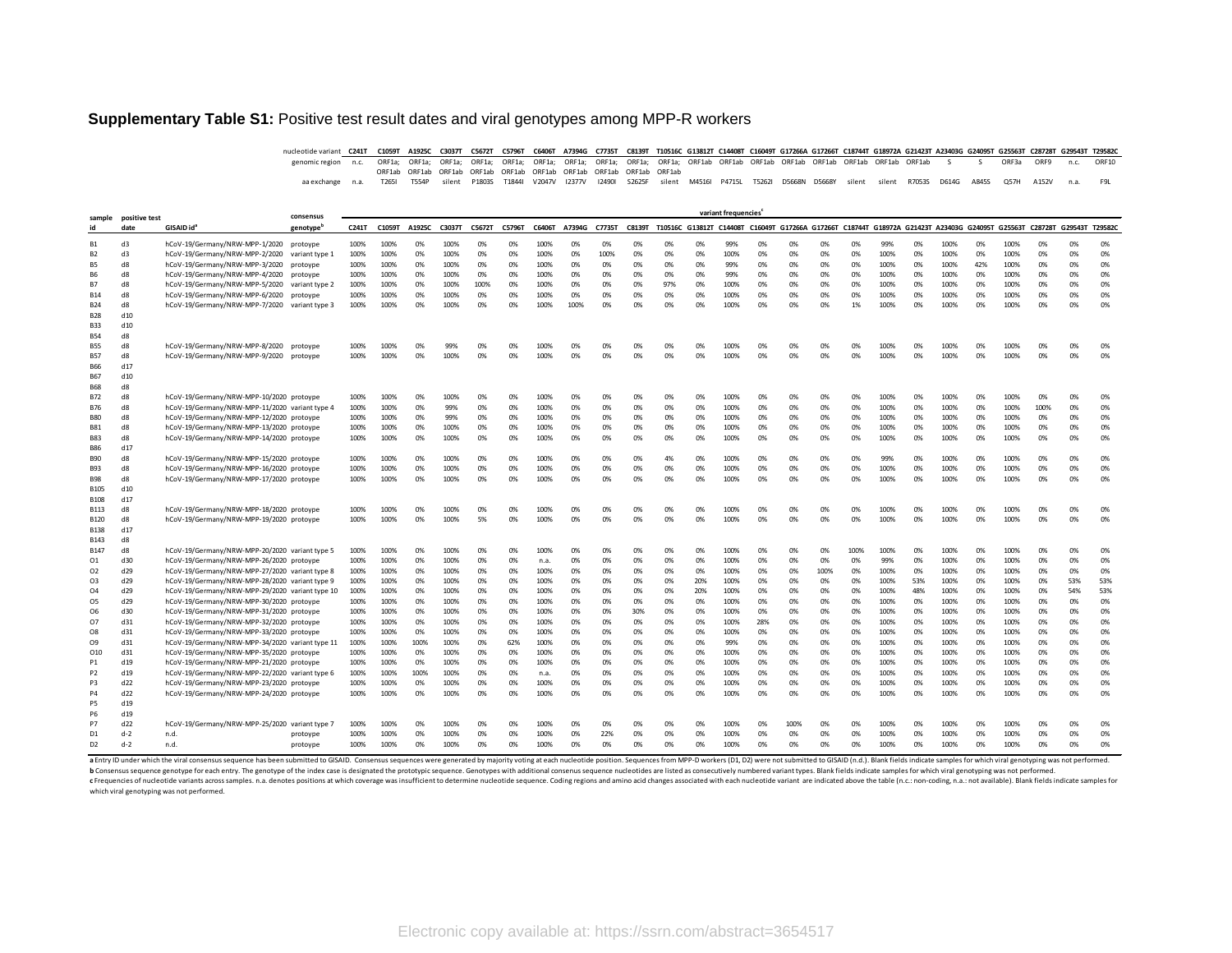**Supplementary Table S2:** Infection rates among early shift beef processing workers in relation to workplace distance from the index case.

|                |                    | positive     |                |                      |
|----------------|--------------------|--------------|----------------|----------------------|
| distance       | count <sup>a</sup> | countb       | infection rate | p-value <sup>c</sup> |
| 1              | 0                  | 0            | n.a.           | n.a.                 |
| $\overline{2}$ | $\mathbf{1}$       | $\mathbf{1}$ | 100.0%         | 0.256410             |
| 3              | 4                  | 3            | 75.0%          | 0.054464             |
| 4              | 9                  | 5            | 55.6%          | 0.054091             |
| 5              | 15                 | 9            | 60.0%          | 0.005040             |
| 6              | 19                 | 11           | 57.9%          | 0.002848             |
| 7              | 22                 | 14           | 63.6%          | 0.000193             |
| 8              | 26                 | 17           | 65.4%          | 0.000023             |
| 9              | 29                 | 17           | 58.6%          | 0.000171             |
| 10             | 37                 | 18           | 48.6%          | 0.002173             |
| 11             | 44                 | 18           | 40.9%          | 0.019181             |
| 12             | 48                 | 18           | 37.5%          | 0.046932             |
| 13             | 54                 | 18           | 33.3%          | 0.128565             |
| 14             | 58                 | 18           | 31.0%          | 0.212003             |
| 15             | 62                 | 18           | 29.0%          | 0.314127             |
| 16             | 65                 | 18           | 27.7%          | 0.398091             |
| 17             | 68                 | 19           | 27.9%          | 0.376061             |
| 18             | 70                 | 19           | 27.1%          | 0.431501             |
| 19             | 71                 | 19           | 26.8%          | 0.459332             |
| 20             | 72                 | 19           | 26.4%          | 0.487055             |
| 21             | 72                 | 19           | 26.4%          | 0.487055             |
| 22             | 72                 | 19           | 26.4%          | 0.487055             |
| 23             | 72                 | 19           | 26.4%          | 0.487055             |
| 24             | 72                 | 19           | 26.4%          | 0.487055             |
| 25             | 75                 | 19           | 25.3%          | 0.568323             |
| 26             | 76                 | 20           | 26.3%          | 0.490084             |
| 27             | 76                 | 20           | 26.3%          | 0.490084             |
| 28             | 76                 | 20           | 26.3%          | 0.490084             |
| 29             | 78                 | 20           | 25.6%          | 0.543238             |

*a,b cumulative counts (excluding the index case) of workes with fixed* 

*work stations the indicated distance from the index case*

*c p-value for the hypothesis that the infection rate within the given range is higher than expected by chance*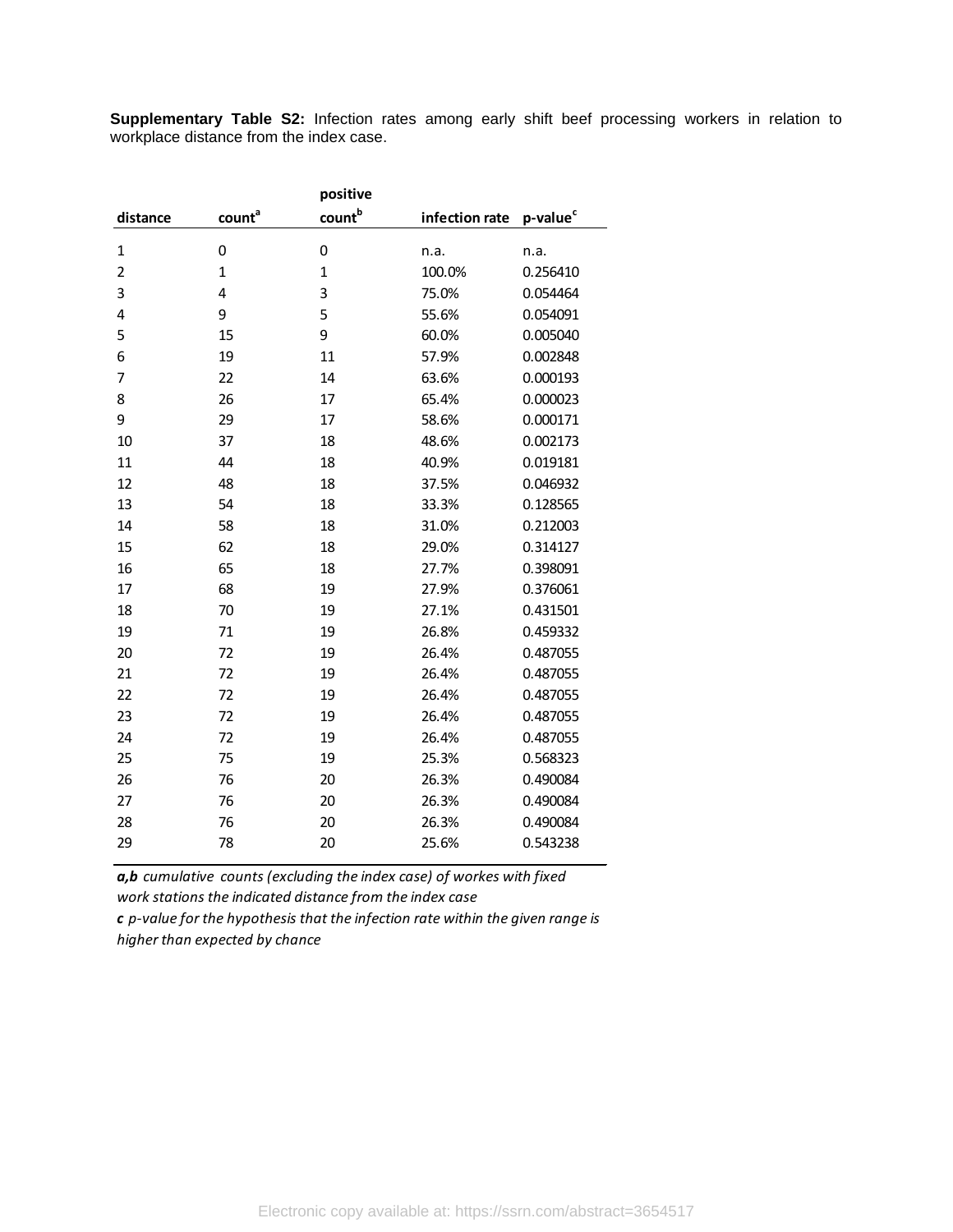**Supplementary Table S3:** Infection rates across apartments, bedrooms and carpools shared by early shift beef processing workers.

|                |           |                    |                       | unit members |                      |                    |                         |  |  |
|----------------|-----------|--------------------|-----------------------|--------------|----------------------|--------------------|-------------------------|--|--|
|                |           |                    | unit members          | in 8 m area  |                      |                    |                         |  |  |
|                |           | total              | positive<br>infection |              |                      |                    |                         |  |  |
| unit id        | unit type | count <sup>a</sup> | count <sup>b</sup>    | rate         | p-value <sup>c</sup> | count <sup>d</sup> | percentage <sup>e</sup> |  |  |
| a1             | apartment | $\overline{7}$     | 5                     | 71.4%        | 0.037                | 5                  | 71.4%                   |  |  |
| a2             | apartment | 4                  | 3                     | 75.0%        | 0.098                | 4                  | 100.0%                  |  |  |
| a <sub>3</sub> | apartment | 4                  | $\overline{2}$        | 50.0%        | 0.379                | $\overline{2}$     | 50.0%                   |  |  |
| a <sub>4</sub> | apartment | 6                  | $\mathbf{1}$          | 16.7%        | 0.899                | $\mathbf 1$        | 16.7%                   |  |  |
| a5             | apartment | 6                  | 3                     | 50.0%        | 0.289                | $\overline{2}$     | 33.3%                   |  |  |
| a6             | apartment | 5                  | $\mathbf 1$           | 20.0%        | 0.852                | $\mathbf{1}$       | 20.0%                   |  |  |
| a <sub>7</sub> | apartment | 6                  | 1                     | 16.7%        | 0.899                | 1                  | 16.7%                   |  |  |
| a8             | apartment | 4                  | 0                     | 0.0%         | 1.000                | 2                  | 50.0%                   |  |  |
| a9             | apartment | 4                  | 3                     | 75.0%        | 0.098                | 3                  | 75.0%                   |  |  |
| a10            | apartment | 4                  | 0                     | 0.0%         | 1.000                | 1                  | 25.0%                   |  |  |
| a11            | apartment | 6                  | 0                     | 0.0%         | 1.000                | 1                  | 16.7%                   |  |  |
| r1             | bedroom   | $\overline{2}$     | 0                     | 0.0%         | 1.000                | 0                  | 0.0%                    |  |  |
| r2             | bedroom   | $\overline{2}$     | 0                     | 0.0%         | 1.000                | 0                  | 0.0%                    |  |  |
| r3             | bedroom   | $\overline{2}$     | 0                     | 0.0%         | 1.000                | 0                  | 0.0%                    |  |  |
| r4             | bedroom   | $\overline{2}$     | 1                     | 50.0%        | 0.534                | 1                  | 50.0%                   |  |  |
| r5             | bedroom   | 3                  | 3                     | 100.0%       | 0.032                | $\overline{2}$     | 66.7%                   |  |  |
| r6             | bedroom   | $\overline{2}$     | $\mathbf 1$           | 50.0%        | 0.534                | $\overline{2}$     | 100.0%                  |  |  |
| r7             | bedroom   | 4                  | 1                     | 25.0%        | 0.783                | 0                  | 0.0%                    |  |  |
| r8             | bedroom   | $\overline{2}$     | 0                     | 0.0%         | 1.000                | $\mathbf{1}$       | 50.0%                   |  |  |
| r9             | bedroom   | $\overline{2}$     | $\mathbf 1$           | 50.0%        | 0.534                | $\mathbf{1}$       | 50.0%                   |  |  |
| r10            | bedroom   | $\overline{2}$     | 0                     | 0.0%         | 1.000                | 1                  | 50.0%                   |  |  |
| r11            | bedroom   | $\overline{2}$     | 0                     | 0.0%         | 1.000                | 1                  | 50.0%                   |  |  |
| r12            | bedroom   | $\overline{2}$     | $\overline{2}$        | 100.0%       | 0.101                | $\overline{2}$     | 100.0%                  |  |  |
| r13            | bedroom   | $\overline{2}$     | 0                     | 0.0%         | 1.000                | 1                  | 50.0%                   |  |  |
| r14            | bedroom   | $\overline{2}$     | 0                     | 0.0%         | 1.000                | 0                  | 0.0%                    |  |  |
| r15            | bedroom   | $\overline{2}$     | 0                     | 0.0%         | 1.000                | 0                  | 0.0%                    |  |  |
| r16            | bedroom   | $\overline{2}$     | 0                     | 0.0%         | 1.000                | $\mathbf{1}$       | 50.0%                   |  |  |
| c1             | carpool   | $\overline{7}$     | 5                     | 71.4%        | 0.037                | 5                  | 71.4%                   |  |  |
| c2             | carpool   | 4                  | 0                     | 0.0%         | 1.000                | $\mathbf{1}$       | 25.0%                   |  |  |
| c3             | carpool   | 8                  | 5                     | 62.5%        | 0.073                | 6                  | 75.0%                   |  |  |
| c4             | carpool   | 7                  | 3                     | 42.9%        | 0.393                | 6                  | 85.7%                   |  |  |
| c <sub>5</sub> | carpool   | 5                  | 1                     | 20.0%        | 0.852                | $\mathbf{1}$       | 20.0%                   |  |  |
| c6             | carpool   | 4                  | 3                     | 75.0%        | 0.098                | 3                  | 75.0%                   |  |  |
| c7             | carpool   | $\overline{2}$     | 0                     | 0.0%         | 1.000                | 1                  | 50.0%                   |  |  |
| c8             | carpool   | 3                  | 2                     | 66.7%        | 0.238                | $\mathbf{1}$       | 33.3%                   |  |  |
| c9             | carpool   | 3                  | $\mathbf{1}$          | 33.3%        | 0.682                | $\overline{2}$     | 66.7%                   |  |  |

*a count of all members in a given unit* 

*b count of infected members in a given unit* 

*c p-value for the hypothesis that the infection rate within the given unit is higher than expected by chance*

*d,e count (b) and percentage (c) of unit members with fixed work stations within a maximum distance of 8 meters from the index case*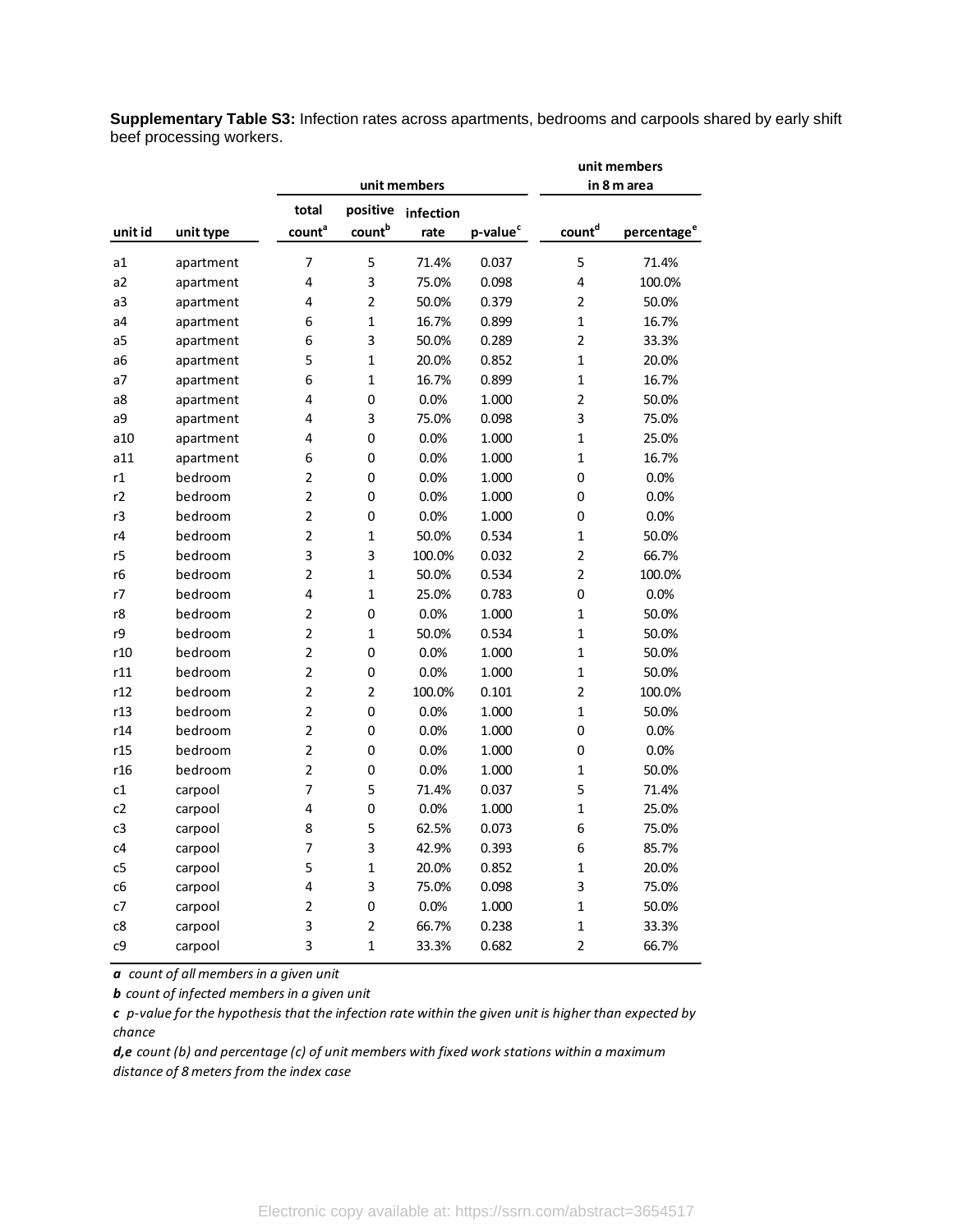**Supplementary able S4:** Strains in GISAID containing one of the two single nucleotide mutations C6406T and G18972A.

| strain                  | gisaid accession | date       | country    | division   | clade           | C6406T | C18972A | date<br>submitted |
|-------------------------|------------------|------------|------------|------------|-----------------|--------|---------|-------------------|
|                         |                  |            |            |            |                 |        |         |                   |
| England/CAMB-782FE/2020 | EPI ISL 433715   | 2020-04-04 | <b>UK</b>  | England    | 20 <sub>B</sub> | no     | ves     | 2020-04-29        |
| Wales/PHWC-15D09A/2020  | EPI ISL 472664   | 2020-05-03 | UK         | Wales      | 20B             | yes    | no      | 2020-06-23        |
| Wales/PHWC-15D188/2020  | EPI ISL 472676   | 2020-04-19 | UK         | Wales      | 20B             | yes    | no      | 2020-06-23        |
| Wales/PHWC-15DC78/2020  | EPI ISL 472768   | 2020-05-13 | UK         | Wales      | 20B             | yes    | no      | 2020-06-23        |
| Wales/PHWC-16093F/2020  | EPI ISL 472995   | 2020-05-22 | UK         | Wales      | 20B             | yes    | no      | 2020-06-23        |
| Wales/PHWC-16344A/2020  | EPI ISL 473296   | 2020-05-06 | UK         | Wales      | 20 <sub>B</sub> | yes    | no      | 2020-06-23        |
| Wales/PHWC-163592/2020  | EPI ISL 473965   | 2020-04-24 | UK         | Wales      | 20B             | yes    | no      | 2020-06-23        |
| Wales/PHWC-163BEB/2020  | EPI ISL 474055   | 2020-05-09 | <b>UK</b>  | Wales      | 20B             | yes    | no      | 2020-06-23        |
| Wales/PHWC-163E4C/2020  | EPI ISL 474091   | 2020-05-06 | <b>UK</b>  | Wales      | 20B             | ves    | no      | 2020-06-23        |
| Wales/PHWC-163F67/2020  | EPI ISL 474107   | 2020-04-22 | UK         | Wales      | 20B             | yes    | no      | 2020-06-23        |
| Wales/PHWC-164F1B/2020  | EPI ISL 479398   | 2020-05-18 | <b>UK</b>  | Wales      | 20B             | yes    | no      | 2020-06-30        |
| Wales/PHWC-2ACA2/2020   | EPI ISL 445688   | 2020-04-06 | <b>UK</b>  | Wales      | 20B             | yes    | no      | 2020-05-16        |
| Wales/PHWC-2E312/2020   | EPI ISL 446088   | 2020-04-16 | <b>UK</b>  | Wales      | 20B             | yes    | no      | 2020-05-16        |
| Wales/PHWC-31B6F/2020   | EPI ISL 474326   | 2020-04-11 | UK         | Wales      | 20 <sub>B</sub> | no     | yes     | 2020-06-23        |
| Wales/PHWC-31BE7/2020   | EPI ISL 446542   | 2020-04-11 | UK         | Wales      | 20 <sub>B</sub> | yes    | no      | 2020-05-16        |
| Wales/PHWC-323C0/2020   | EPI ISL 446641   | 2020-04-08 | UK         | Wales      | 20 <sub>B</sub> | yes    | no      | 2020-05-16        |
| Wales/PHWC-33101/2020   | EPI_ISL_446739   | 2020-04-14 | UK         | Wales      | 20 <sub>B</sub> | yes    | no      | 2020-05-16        |
| Wales/PHWC-34267/2020   | EPI ISL 446892   | 2020-04-18 | <b>UK</b>  | Wales      | 20 <sub>B</sub> | yes    | no      | 2020-05-16        |
| Wales/PHWC-34926/2020   | EPI_ISL_446995   | 2020-04-18 | UK         | Wales      | 20 <sub>B</sub> | yes    | no      | 2020-05-16        |
| Wales/PHWC-35A7D/2020   | EPI ISL 474519   | 2020-04-25 | UK         | Wales      | 20 <sub>B</sub> | yes    | no      | 2020-06-23        |
| Wales/PHWC-369E8/2020   | EPI ISL 474744   | 2020-04-24 | <b>UK</b>  | Wales      | 20B             | yes    | no      | 2020-06-23        |
| USA/CA-CZB-1320/2020    | EPI ISL 468354   | 2020-05-20 | <b>USA</b> | California | 20C             | yes    | no      | 2020-06-16        |
| USA/CA-CZB-1322/2020    | EPI ISL 468355   | 2020-05-20 | <b>USA</b> | California | 20C             | yes    | no      | 2020-06-16        |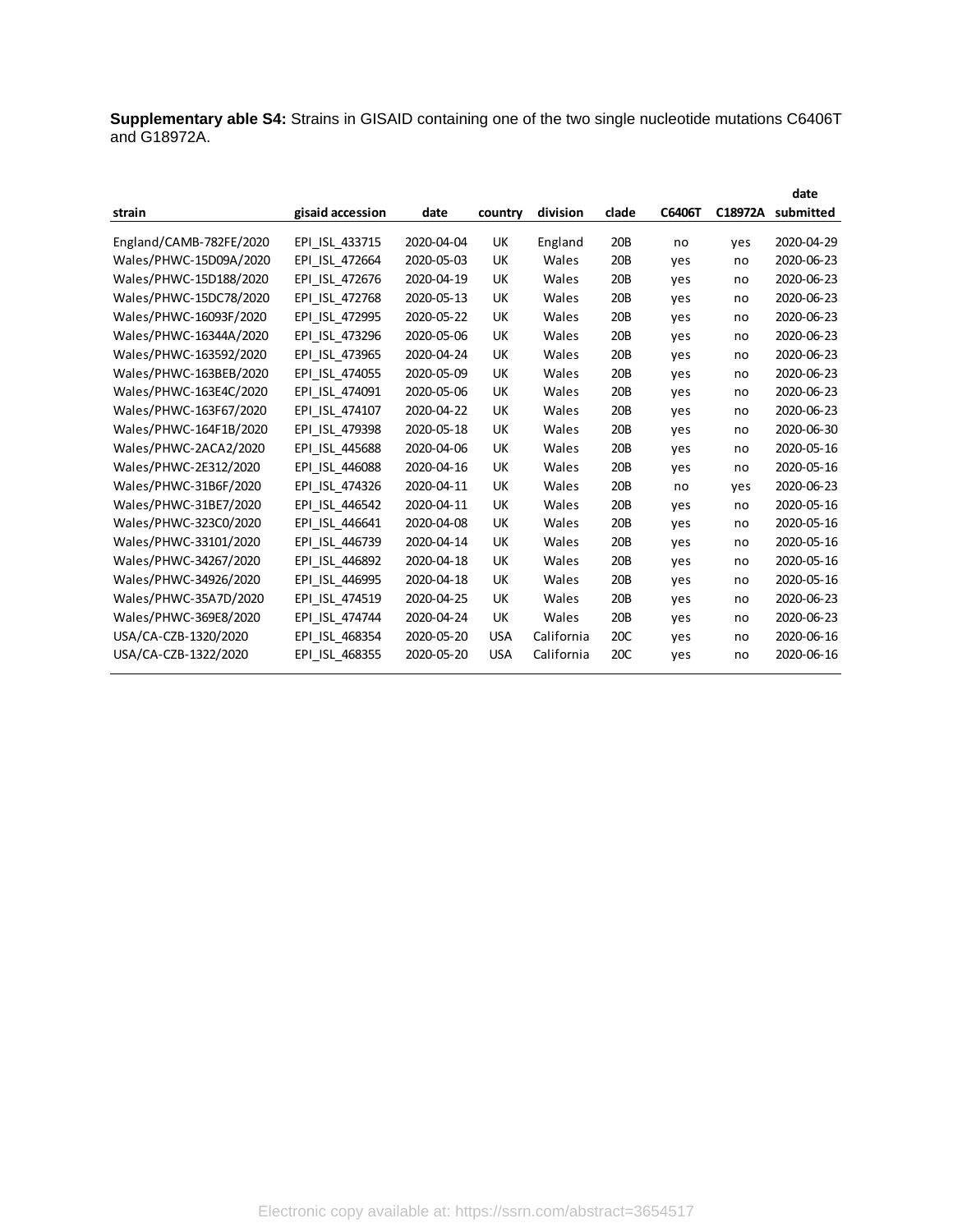

## **Supplementary Fig. S1: Schematic layout and air-flow conditions of beef processing plant in MPP-R.**

**(A)** Schematic layout of the beef processing plant. Beef halves enter the processing plant on the proximal side (area 1, red). In the section cooled by ceiling mounted cooling fans 1 (C1) and 2 (C2), beef halves are cut in quarters. Quarters are then translocated onto three processing lines (conveyor-belts, L1-3). L1-3 are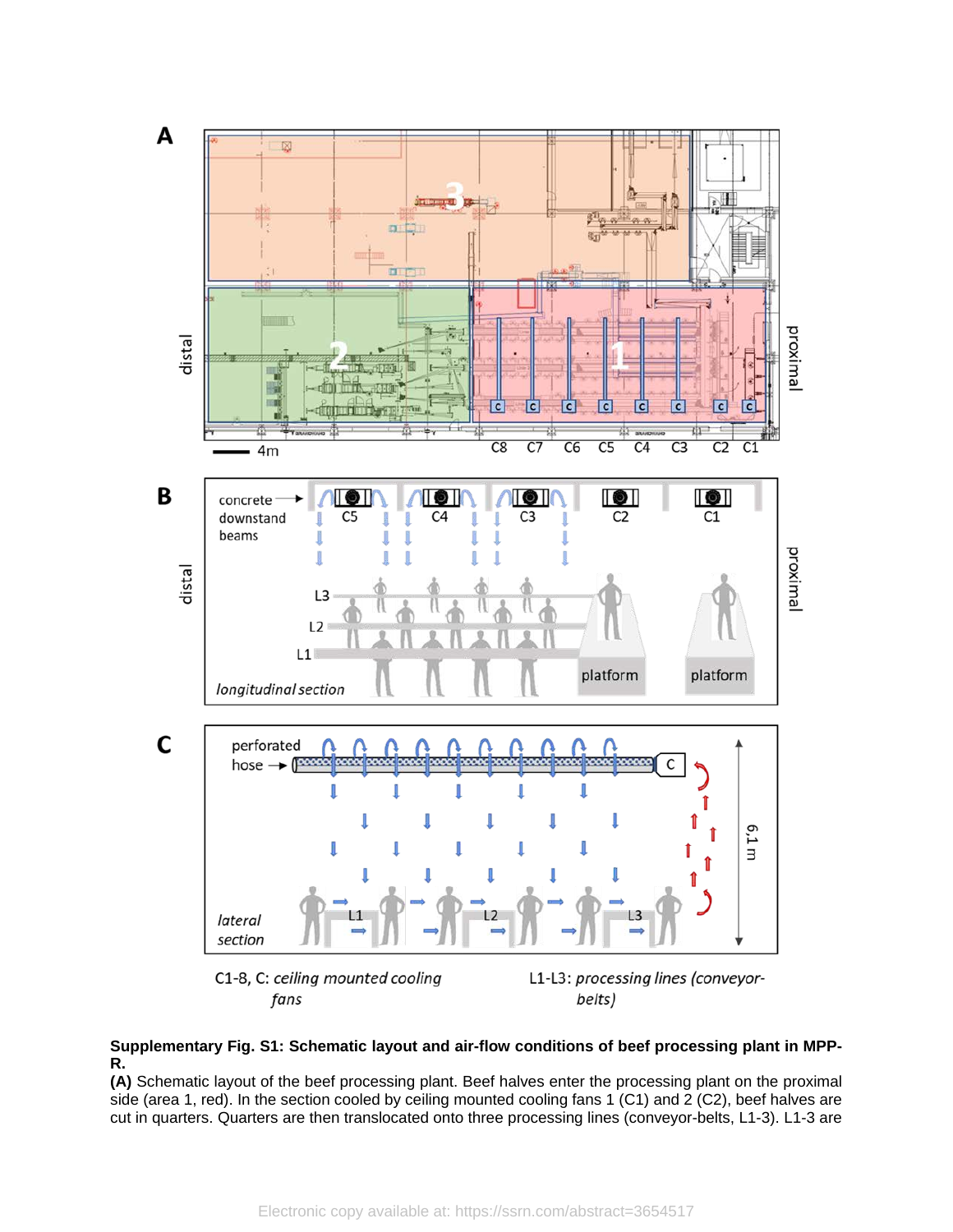moving in proximal-distal direction. Beef quarters are further processed in the section of cooling fans C3-5 (deboning), and finer cuts (shearing) are performed in section of cooling fans C6-8. Towards the distal part of the plant (area 2, green), the beef is packed into consumer packaging and packaging is sealed. Area 3 (orange) is used for weighing and packaging consumer units into boxes. Boxes are placed on pallets for shipping. Index case B1 worked in area 1 (red). Air conditioning units in area 1 are cooling recirculated air without filters (C1-8). C3-8 are connected to a perforated hose directed towards area 3 whereas C1 and C2 lack a hose. The air exchange rate value for the entire beef processing plant is <1 (i.e., it takes more than one hour to replace the air). **(B)** Schematic longitudinal section in distal-proximal direction of area 1. Beef halves are cut on platforms in the section cooled by cooling fans C1 and C2. C1 and C2 are operating without hose and turn on only when temperatures rise above 10°C. Cooled air is expelled through the hall up to a lateral distance of approximately 12 meters. Cooling fans 3-8 are operating permanently and are expelling cooled air through attached perforated hoses. **(C)** Schematic cross-section in the axis of one cooling fan/perforated hose. Cooling fan is expelling cooled, recirculated, unfiltered air into attached hoses. Hoses are perforated in the upper half thereby expelling air towards the ceiling. Concrete down stand beams are guiding the cool air downwards. The resulting air flow is resembling a laminar flow of cooled air from ceiling to the working area at the level of the conveyor-belt processing lines.